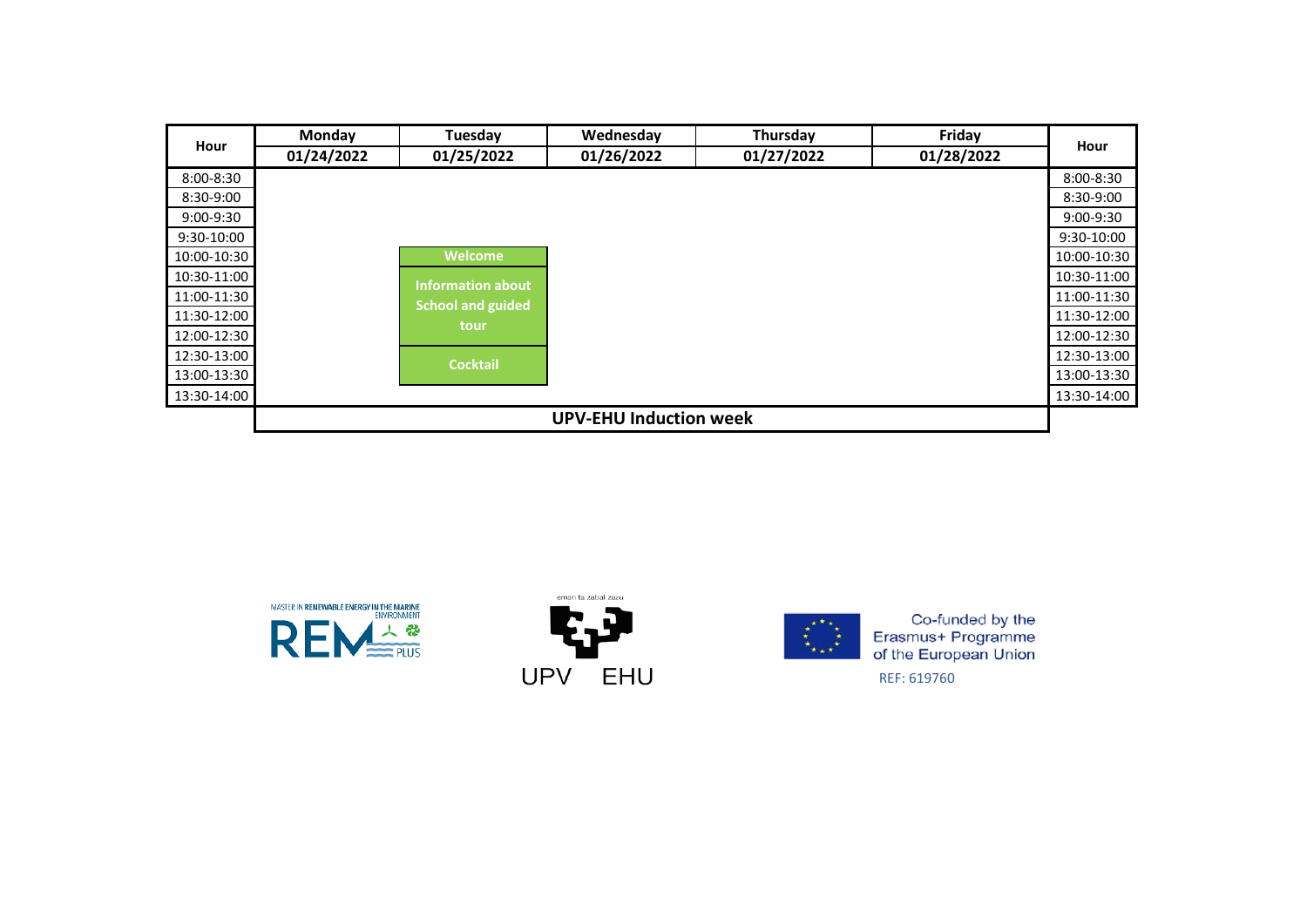| Hour        | Monday                                      | Tuesday                        | Wednesday                              | Thursday                                                | Friday                                    |
|-------------|---------------------------------------------|--------------------------------|----------------------------------------|---------------------------------------------------------|-------------------------------------------|
|             | 01/31/2022                                  | 02/01/2022                     | 02/02/2022                             | 02/03/2022                                              | 02/04/2022                                |
| 8:00-8:30   |                                             |                                | Computatio                             |                                                         |                                           |
| 8:30-9:00   | <b>Environmental</b>                        |                                | nal Fluid<br>Wave to                   | <b>Environmental</b><br>conditions for marine           | Ocean Wave energy and                     |
| 9:00-9:30   | conditions for marine<br>renewable concepts |                                | <b>Dynamics</b><br>wire control<br>for | renewable concepts                                      | Offshore wind energy<br>(AI)<br>assesment |
| 9:30-10:00  |                                             |                                | turbulent<br><b>Flow</b>               |                                                         |                                           |
| 10:00-10:30 | break                                       |                                | break                                  | break                                                   | <b>Break</b>                              |
| 10:30-11:00 |                                             |                                | Ocean Wave energy and                  |                                                         |                                           |
| 11:00-11:30 | <b>Environmental conditions</b>             | Basque language and<br>culture | Offshore wind energy                   | <b>Environmental conditions</b><br>for marine renewable | Ocean Wave energy and                     |
| 11:30-12:00 | for marine renewable<br>concepts            |                                | (AI)<br>assesment                      | concepts                                                | Offshore wind energy                      |
| 12:00-12:30 |                                             |                                | break                                  |                                                         | (AI)<br>assesment                         |
| 12:30-13:00 | break                                       |                                | Ocean Wave energy and                  |                                                         |                                           |
| 13:00-13:30 | invironmental conditions                    |                                | Offshore wind energy                   | <b>Environmental conditions</b>                         |                                           |
| 13:30-14:00 | for marine renewable<br>concepts            |                                | (AI)<br>assesment                      | for marine renewable<br>concepts                        |                                           |





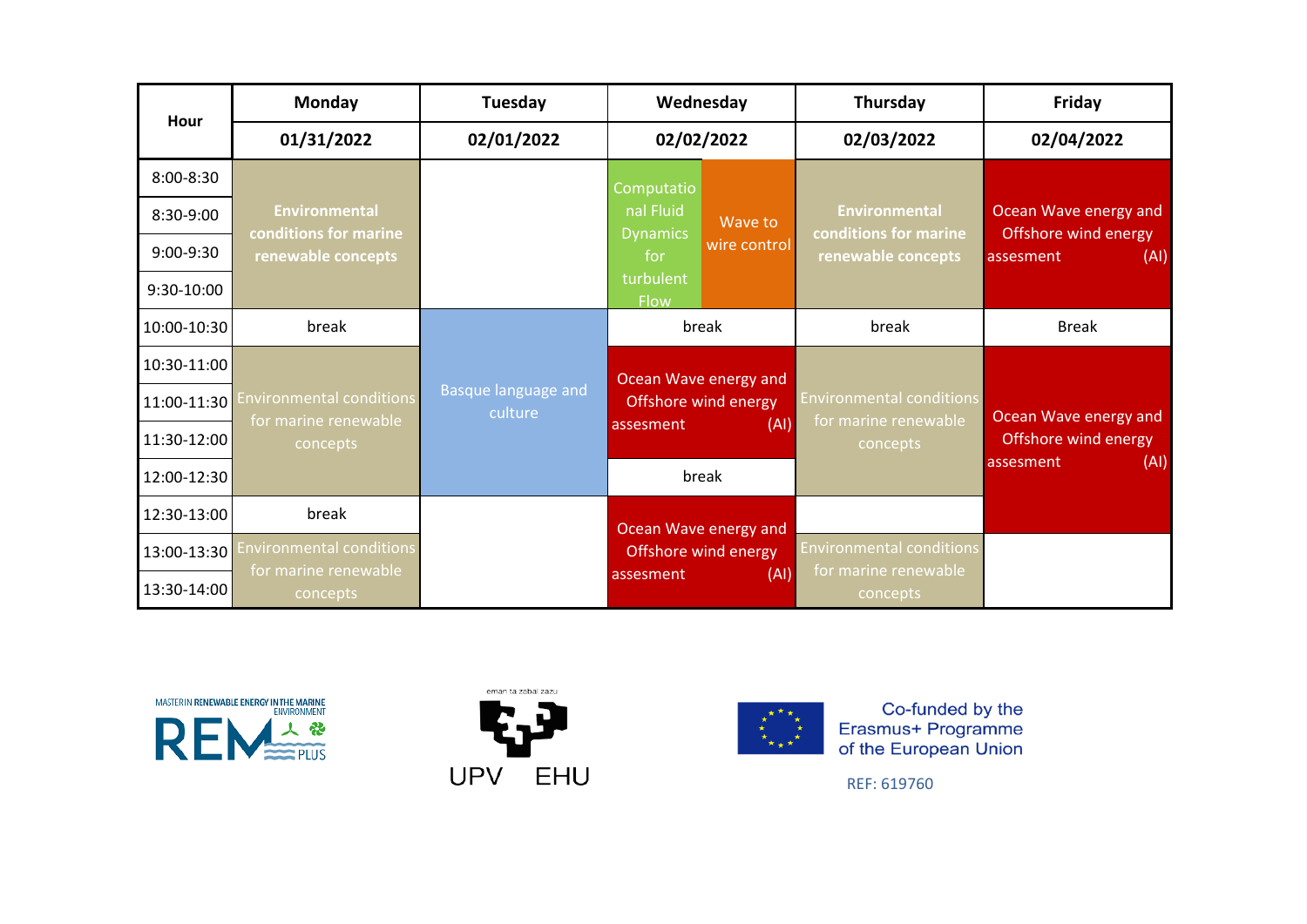| Hour        | <b>Monday</b>                         | Tuesday                               | Wednesday                                            |                 | Hour        | Thursday                                                          | Hour        | <b>Friday</b>         |
|-------------|---------------------------------------|---------------------------------------|------------------------------------------------------|-----------------|-------------|-------------------------------------------------------------------|-------------|-----------------------|
|             | 02/07/2022                            | 02/08/2022                            | 02/09/2022                                           |                 |             | 02/10/2022                                                        |             | 02/11/2022            |
| 8:00-8:30   |                                       |                                       |                                                      |                 | 15:00-15:30 |                                                                   | 8:00-8:30   |                       |
| 8:30-9:00   |                                       |                                       |                                                      |                 | 15:30-16:00 | Integration of renewable<br>energy into the electricity<br>system | 8:30-9:00   |                       |
| 9:00-9:30   |                                       |                                       | <b>Environmental</b>                                 |                 | 16:00-16:30 |                                                                   | 9:00-9:30   |                       |
| 9:30-10:00  | <b>Ocean Wave energy</b>              |                                       | conditions for marine<br>renewable concepts<br>break |                 | 16:30-17:00 |                                                                   | 9:30-10:00  |                       |
| 10:00-10:30 | and Offshore wind<br>energy assesment | <b>Basque language and</b><br>culture |                                                      |                 | 17:00-17:30 | Operation of transmission                                         | 10:00-10:30 |                       |
| 10:30-11:00 | (AI)                                  |                                       |                                                      |                 | 17:30-18:00 |                                                                   | 10:30-11:00 | Ocean Wave energy and |
| 11:00-11:30 |                                       |                                       |                                                      |                 | 18:00-18:30 | and distribution networks                                         | 11:00-11:30 |                       |
| 11:30-12:00 |                                       |                                       |                                                      |                 | 18:30-19:00 |                                                                   | 11:30-12:00 | Offshore wind energy  |
| 12:00-12:30 |                                       |                                       | Computatio                                           |                 | 19:00-19:30 |                                                                   | 12:00-12:30 | (AI)<br>assesment     |
| 12:30-13:00 |                                       |                                       | nal Fluid                                            | Wave to         | 19:30-20:00 | Modelling of<br>wind/marine current                               | 12:30-13:00 |                       |
| 13:00-13:30 | <b>Basque language and</b><br>culture |                                       | <b>Dynamics</b><br>for                               | wire<br>control | 20:00-20:30 | turbine-driven electric<br>generators                             | 13:00-13:30 |                       |
| 13:30-14:00 |                                       |                                       | turbulent<br><b>Flow</b>                             |                 | 20:30-21:00 |                                                                   | 13:30-14:00 |                       |





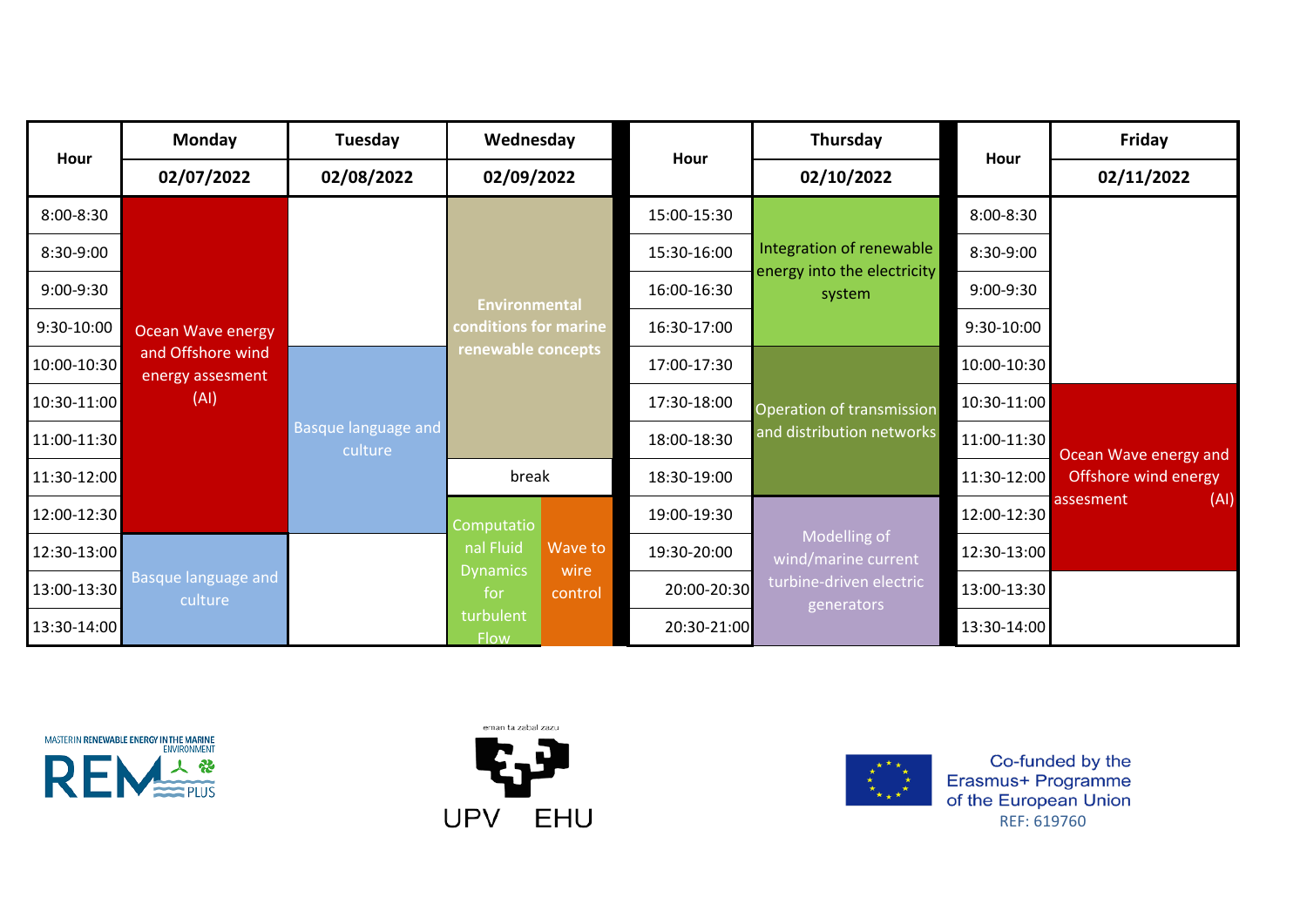| Hour        | <b>Monday</b>                  |                                       | Tuesday                  | Wednesday                            |             | Hour                    | Thursday                              | Hour          | Friday                      |      |  |             |  |             |               |                                |                              |                 |             |                                       |             |                          |
|-------------|--------------------------------|---------------------------------------|--------------------------|--------------------------------------|-------------|-------------------------|---------------------------------------|---------------|-----------------------------|------|--|-------------|--|-------------|---------------|--------------------------------|------------------------------|-----------------|-------------|---------------------------------------|-------------|--------------------------|
|             | 02/14/2022                     |                                       | 02/15/2022               | 02/16/2022                           |             |                         | 02/17/2022                            |               | 02/18/2022                  |      |  |             |  |             |               |                                |                              |                 |             |                                       |             |                          |
| 8:00-8:30   |                                |                                       |                          | Ocean Wave energy and                |             | 15:00-15:30             |                                       | $8:00 - 8:30$ |                             |      |  |             |  |             |               |                                |                              |                 |             |                                       |             |                          |
| 8:30-9:00   |                                |                                       |                          | Offshore wind energy<br>assesment    |             | 15:30-16:00             | Integration of renewable              | 8:30-9:00     | <b>Ocean Wave</b>           |      |  |             |  |             |               |                                |                              |                 |             |                                       |             |                          |
| 9:00-9:30   |                                |                                       |                          | (AI)                                 |             | 16:00-16:30             | energy into the electricity<br>system | 9:00-9:30     | energy and<br>Offshore wind |      |  |             |  |             |               |                                |                              |                 |             |                                       |             |                          |
| 9:30-10:00  | <i>i</i> neoretical<br>and     |                                       |                          | break                                |             | 16:30-17:00             |                                       | 9:30-10:00    | energy assesment<br>(AI)    |      |  |             |  |             |               |                                |                              |                 |             |                                       |             |                          |
| 10:00-10:30 | numerical<br>aspects in        | Wave to                               |                          | Computatio                           |             | 17:00-17:30             |                                       | 10:00-10:30   | break                       |      |  |             |  |             |               |                                |                              |                 |             |                                       |             |                          |
| 10:30-11:00 | fluid                          | wire<br>control                       |                          |                                      |             |                         |                                       |               |                             |      |  |             |  |             |               |                                | nal Fluid<br><b>Dynamics</b> | Wave to         |             | 17:30-18:00 Operation of transmission | 10:30-11:00 |                          |
| 11:00-11:30 | dynamics<br>and                |                                       |                          |                                      |             |                         |                                       |               |                             |      |  |             |  |             |               | Basque language<br>and culture | for<br>turbulent             | wire<br>control | 18:00-18:30 | and distribution networks             | 11:00-11:30 | Ocean Wave<br>energy and |
| 11:30-12:00 | turbulent<br>flow              |                                       |                          |                                      |             |                         |                                       |               |                             | Flow |  | 18:30-19:00 |  | 11:30-12:00 | Offshore wind |                                |                              |                 |             |                                       |             |                          |
| 12:00-12:30 | break                          |                                       |                          | break                                |             | 19:00-19:30             |                                       | 12:00-12:30   | energy assesment<br>(AI)    |      |  |             |  |             |               |                                |                              |                 |             |                                       |             |                          |
| 12:30-13:00 |                                |                                       | <b>Ocean Wave energy</b> | <b>Theoretical and</b>               |             | 19:30-20:00             | Modelling of<br>wind/marine current   | 12:30-13:00   |                             |      |  |             |  |             |               |                                |                              |                 |             |                                       |             |                          |
| 13:00-13:30 | Basque language and<br>culture | and Offshore wind<br>energy assesment | numerical aspects in     |                                      | 20:00-20:30 | turbine-driven electric | 13:00-13:30                           |               |                             |      |  |             |  |             |               |                                |                              |                 |             |                                       |             |                          |
| 13:30-14:00 |                                |                                       | (AI)                     | fluid dynamics and<br>turbulent flow |             | 20:30-21:00             | generators                            | 13:30-14:00   |                             |      |  |             |  |             |               |                                |                              |                 |             |                                       |             |                          |





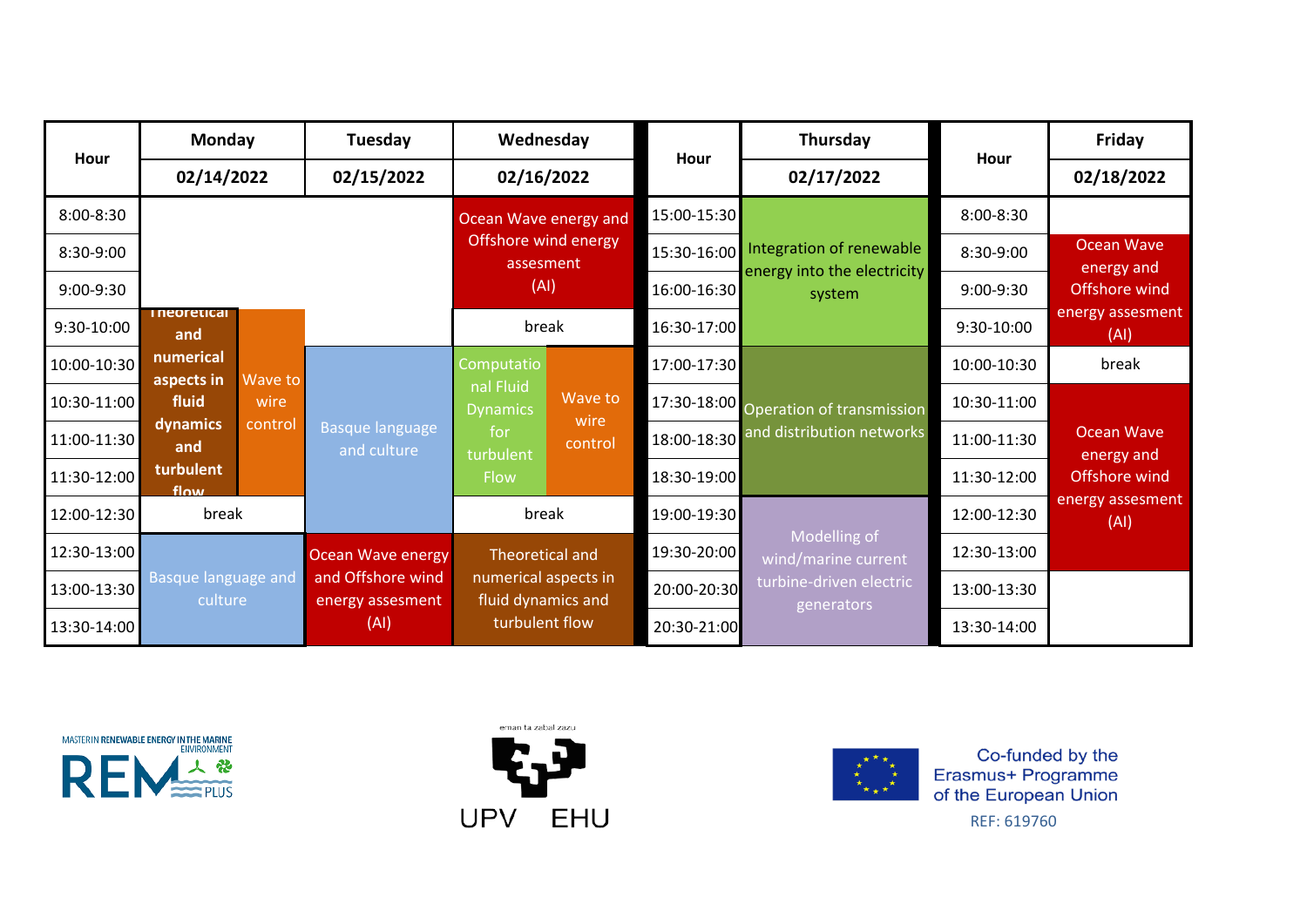| Hour        | Monday                                      | Tuesday                  | Wednesday                         | Hour        | Thursday                                                           | Hour        | Friday                                                            |  |
|-------------|---------------------------------------------|--------------------------|-----------------------------------|-------------|--------------------------------------------------------------------|-------------|-------------------------------------------------------------------|--|
|             | 02/21/2022                                  | 02/22/2022               | 02/23/2022                        |             | 02/24/2022                                                         |             | 02/25/2022                                                        |  |
| 8:00-8:30   |                                             |                          | Ocean Wave energy and             | 15:00-15:30 |                                                                    | 8:00-8:30   |                                                                   |  |
| 8:30-9:00   |                                             | Integration of renewable | Offshore wind energy<br>assesment | 15:30-16:00 | Integration of renewable<br>energy into the electricity<br>system  | 8:30-9:00   | <b>Ocean Wave energy</b><br>and Offshore wind<br>energy assesment |  |
| 9:00-9:30   |                                             | energy  Track A          | (AI)                              | 16:00-16:30 |                                                                    | 9:00-9:30   |                                                                   |  |
| 9:30-10:00  |                                             |                          | break                             | 16:30-17:00 |                                                                    | 9:30-10:00  | (AI)                                                              |  |
| 10:00-10:30 | <b>Environmental</b>                        |                          |                                   | 17:00-17:30 | 17:30-18:00 Operation of transmission<br>and distribution networks | 10:00-10:30 | break                                                             |  |
| 10:30-11:00 | conditions for marine<br>renewable concepts | Basque language and      | <b>Computational Fluid</b>        |             |                                                                    | 10:30-11:00 | <b>Ocean Wave energy</b><br>and Offshore wind<br>energy assesment |  |
| 11:00-11:30 |                                             | culture                  | Dynamics for turbulent<br>Flow    | 18:00-18:30 |                                                                    | 11:00-11:30 |                                                                   |  |
| 11:30-12:00 |                                             |                          |                                   | 18:30-19:00 |                                                                    | 11:30-12:00 |                                                                   |  |
| 12:00-12:30 | break                                       |                          | break                             | 19:00-19:30 |                                                                    | 12:00-12:30 | (AI)                                                              |  |
| 12:30-13:00 |                                             | Ocean Wave energy and    | Theoretical<br>Wave to<br>and     | 19:30-20:00 | Modelling of<br>wind/marine current                                | 12:30-13:00 |                                                                   |  |
| 13:00-13:30 | Basque language and<br>culture              | Offshore wind energy     | wire<br>numerical                 | 20:00-20:30 | turbine-driven electric<br>generators                              | 13:00-13:30 |                                                                   |  |
| 13:30-14:00 |                                             | (AI)<br>assesment        | aspects in<br>control<br>fluid    | 20:30-21:00 |                                                                    | 13:30-14:00 |                                                                   |  |





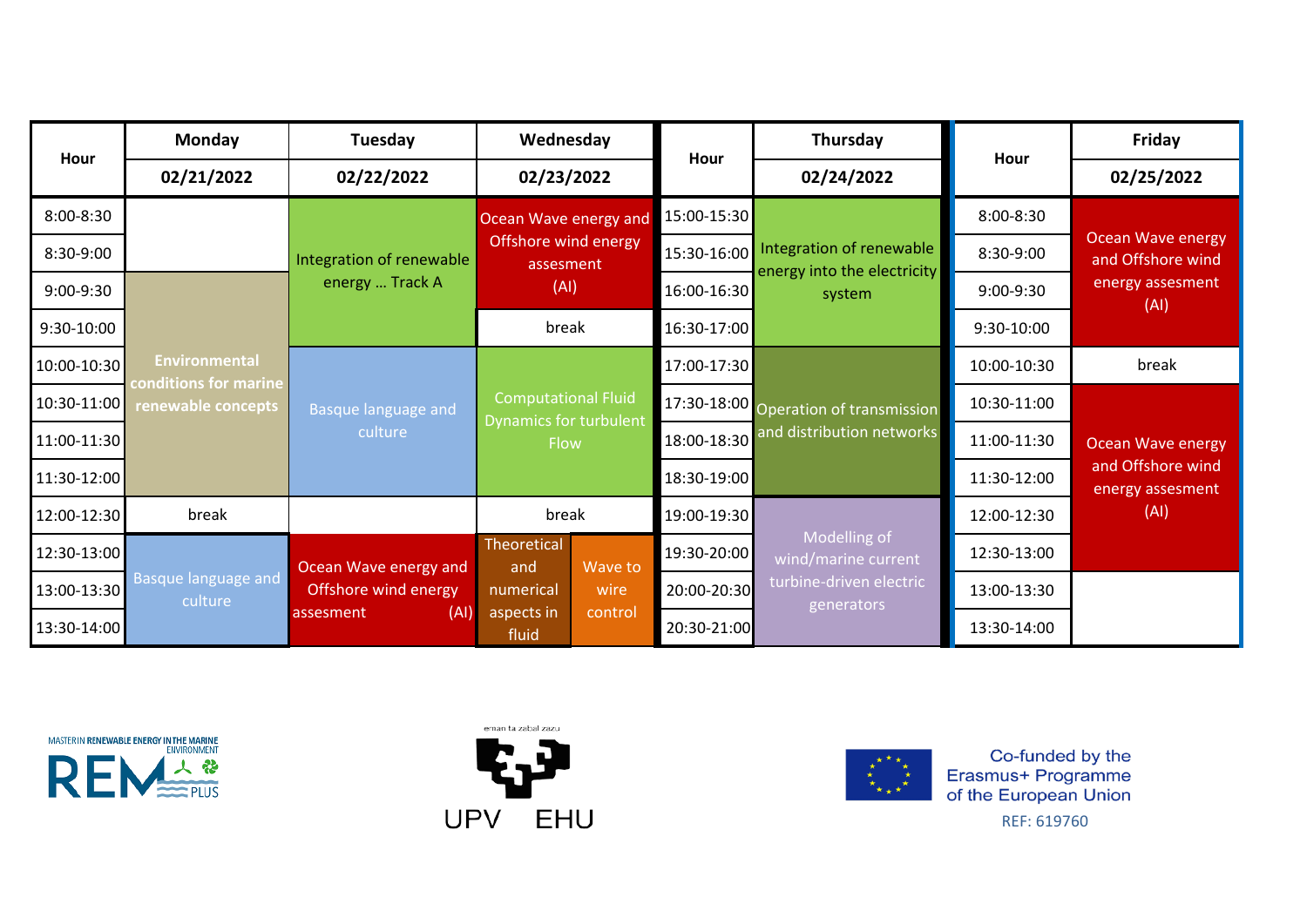| Hour        | <b>Monday</b>                  | Tuesday                  | Wednesday                                                   | Hour        | Thursday                              | Hour        | Friday                                        |
|-------------|--------------------------------|--------------------------|-------------------------------------------------------------|-------------|---------------------------------------|-------------|-----------------------------------------------|
|             | 02/28/2022                     | 03/01/2022               | 03/03/2022                                                  |             | 03/03/2022                            |             | 03/04/2022                                    |
| 8:00-8:30   |                                | Wave to<br>wire control  | <b>Computational Fluid</b>                                  | 15:00-15:30 |                                       | 8:00-8:30   |                                               |
| 8:30-9:00   |                                | Integration<br>of        | <b>Dynamics for turbulent</b>                               | 15:30-16:00 | Integration of renewable              | 8:30-9:00   | <b>Ocean Wave energy</b><br>and Offshore wind |
| 9:00-9:30   |                                | renewable                | <b>Flow</b>                                                 | 16:00-16:30 | energy into the electricity<br>system | 9:00-9:30   | energy assesment<br>(AI)                      |
| 9:30-10:00  |                                | energy<br><b>Track A</b> | break                                                       | 16:30-17:00 |                                       | 9:30-10:00  |                                               |
| 10:00-10:30 | <b>Environmental</b>           |                          |                                                             | 17:00-17:30 |                                       | 10:00-10:30 | break                                         |
| 10:30-11:00 | conditions for marine          | Basque language and      | <b>Computational Fluid</b><br><b>Dynamics for turbulent</b> |             | 17:30-18:00 Operation of transmission | 10:30-11:00 |                                               |
| 11:00-11:30 | renewable concepts             | culture                  | <b>Flow</b>                                                 | 18:00-18:30 | and distribution networks             | 11:00-11:30 | Ocean Wave energy                             |
| 11:30-12:00 |                                |                          |                                                             | 18:30-19:00 |                                       | 11:30-12:00 | and Offshore wind<br>energy assesment         |
| 12:00-12:30 |                                |                          | break                                                       | 19:00-19:30 |                                       | 12:00-12:30 | (AI)                                          |
| 12:30-13:00 |                                | Ocean Wave energy and    | Theoretical<br>Wave to<br>and                               | 19:30-20:00 | Modelling of<br>wind/marine current   | 12:30-13:00 |                                               |
| 13:00-13:30 | Basque language and<br>culture | Offshore wind energy     | wire<br>numerical                                           | 20:00-20:30 | turbine-driven electric<br>generators | 13:00-13:30 |                                               |
| 13:30-14:00 |                                | (AI)<br>assesment        | aspects in<br>control<br>fluid                              | 20:30-21:00 |                                       | 13:30-14:00 |                                               |





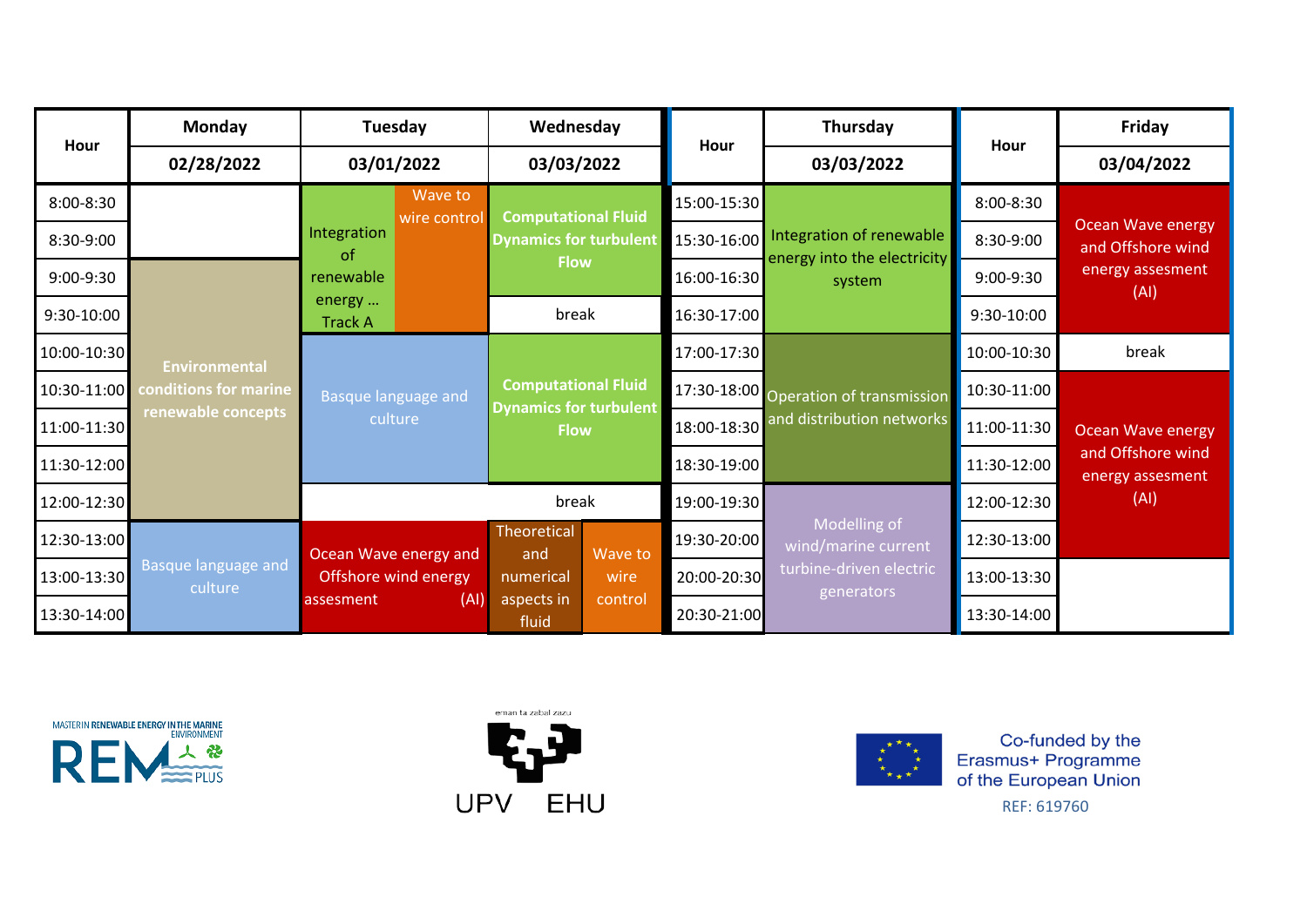| Hour        | <b>Monday</b>                         |                                             | Tuesday                                               |                       | Wednesday                                            | Hour                                | Thursday                                      | Hour        | <b>Friday</b>                          |
|-------------|---------------------------------------|---------------------------------------------|-------------------------------------------------------|-----------------------|------------------------------------------------------|-------------------------------------|-----------------------------------------------|-------------|----------------------------------------|
|             | 03/07/2022                            |                                             | 03/08/2022                                            |                       | 03/09/2022                                           |                                     | 03/10/20212                                   |             | 03/11/2022                             |
| 8:00-8:30   |                                       |                                             |                                                       | Integration           |                                                      | 15:00-15:30                         |                                               | 8:00-8:30   |                                        |
| 8:30-9:00   |                                       |                                             | Wave to<br><sub>of</sub><br>wire control<br>renewable |                       | <b>Environmental</b>                                 | 15:30-16:00                         | Integration of renewable                      | 8:30-9:00   |                                        |
| 9:00-9:30   |                                       |                                             |                                                       | energy                | conditions for marine<br>renewable concepts          | 16:00-16:30                         | energy into the electricity<br>system Track B | 9:00-9:30   |                                        |
| 9:30-10:00  |                                       | <b>Theoretic</b><br>al and                  | break                                                 | <b>Track A</b>        |                                                      | 16:30-17:00                         |                                               | 9:30-10:00  | <b>Environmental</b><br>conditions for |
| 10:00-10:30 | Wave to                               | numerica                                    |                                                       |                       |                                                      | 17:00-17:30                         |                                               | 10:00-10:30 | marine renewable<br>concepts           |
| 10:30-11:00 | wire control                          | l aspects<br>in fluid                       | <b>Basque language and</b>                            |                       | <b>Computational Fluid</b><br>Dynamics for turbulent |                                     | 17:30-18:00 Operation of transmission         | 10:30-11:00 |                                        |
| 11:00-11:30 |                                       | dynamics<br>and                             | culture                                               |                       | Flow                                                 | 18:00-18:30                         | and distribution networks                     | 11:00-11:30 |                                        |
| 11:30-12:00 |                                       |                                             |                                                       |                       | break                                                | 18:30-19:00                         |                                               | 11:30-12:00 |                                        |
| 12:00-12:30 |                                       |                                             |                                                       |                       |                                                      | 19:00-19:30                         |                                               | 12:00-12:30 |                                        |
| 12:30-13:00 | <b>Basque language and</b><br>culture | <b>Environmental</b>                        |                                                       | <b>Operations and</b> | 19:30-20:00                                          | Modelling of<br>wind/marine current | 12:30-13:00                                   |             |                                        |
| 13:00-13:30 |                                       | conditions for marine<br>renewable concepts |                                                       |                       | maintenance of marine<br>energy arrays               | 20:00-20:30                         | turbine-driven electric<br>generators         | 13:00-13:30 |                                        |
| 13:30-14:00 |                                       |                                             |                                                       |                       |                                                      | 20:30-21:00                         |                                               | 13:30-14:00 |                                        |





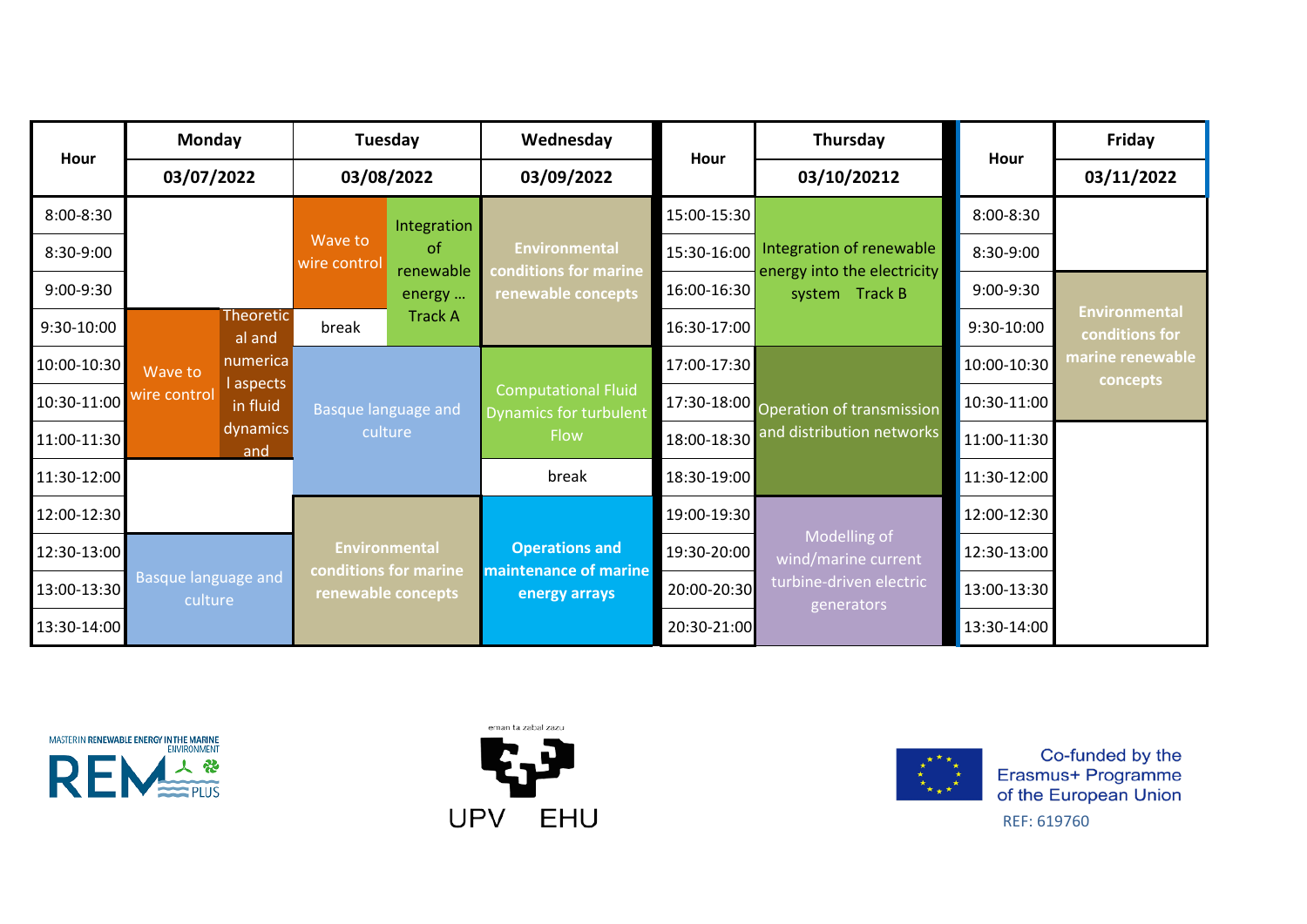| Hour        | <b>Monday</b>                  |                         | Tuesday             | Wednesday                        | Hour        | Thursday                                              | Hour        | Friday               |  |
|-------------|--------------------------------|-------------------------|---------------------|----------------------------------|-------------|-------------------------------------------------------|-------------|----------------------|--|
|             | 03/14/2022                     |                         | 03/15/2022          | 03/16/2022                       |             | 03/17/2022                                            |             | 03/18/2022           |  |
| 8:00-8:30   | <b>Computational Fluid</b>     |                         | Integration         | nvironmental conditions          | 15:00-15:30 |                                                       | 8:00-8:30   |                      |  |
| 8:30-9:00   | <b>Dynamics for turbulent</b>  | Wave to<br>wire control | <sub>of</sub>       | for marine renewable<br>concepts | 15:30-16:00 | Integration of<br>renewable energy                    | 8:30-9:00   |                      |  |
| 9:00-9:30   | <b>Flow</b>                    |                         | renewable<br>energy |                                  | 16:00-16:30 | into the electricity<br>system Track B                | 9:00-9:30   |                      |  |
| 9:30-10:00  | break                          | break                   | <b>Track A</b>      | break                            | 16:30-17:00 |                                                       | 9:30-10:00  | Wave to wire control |  |
| 10:00-10:30 | <b>Computational Fluid</b>     |                         |                     | Invironmental conditions         | 17:00-17:30 |                                                       | 10:00-10:30 |                      |  |
| 10:30-11:00 | <b>Dynamics for turbulent</b>  | Basque language and     |                     | for marine renewable             | 17:30-18:00 | Operation of                                          | 10:30-11:00 |                      |  |
| 11:00-11:30 | <b>Flow</b>                    |                         | culture             | concepts                         |             | transmission and<br>18:00-18:30 distribution networks | 11:00-11:30 | break                |  |
| 11:30-12:00 | break                          |                         |                     |                                  | 18:30-19:00 |                                                       | 11:30-12:00 |                      |  |
| 12:00-12:30 |                                |                         |                     |                                  | 19:00-19:30 |                                                       | 12:00-12:30 |                      |  |
| 12:30-13:00 |                                |                         |                     |                                  | 19:30-20:00 | Modelling of<br>wind/marine current                   | 12:30-13:00 | Wave to wire control |  |
| 13:00-13:30 | Basque language and<br>culture |                         |                     |                                  | 20:00-20:30 | turbine-driven<br>electric generators                 | 13:00-13:30 |                      |  |
| 13:30-14:00 |                                |                         |                     |                                  | 20:30-21:00 |                                                       | 13:30-14:00 |                      |  |





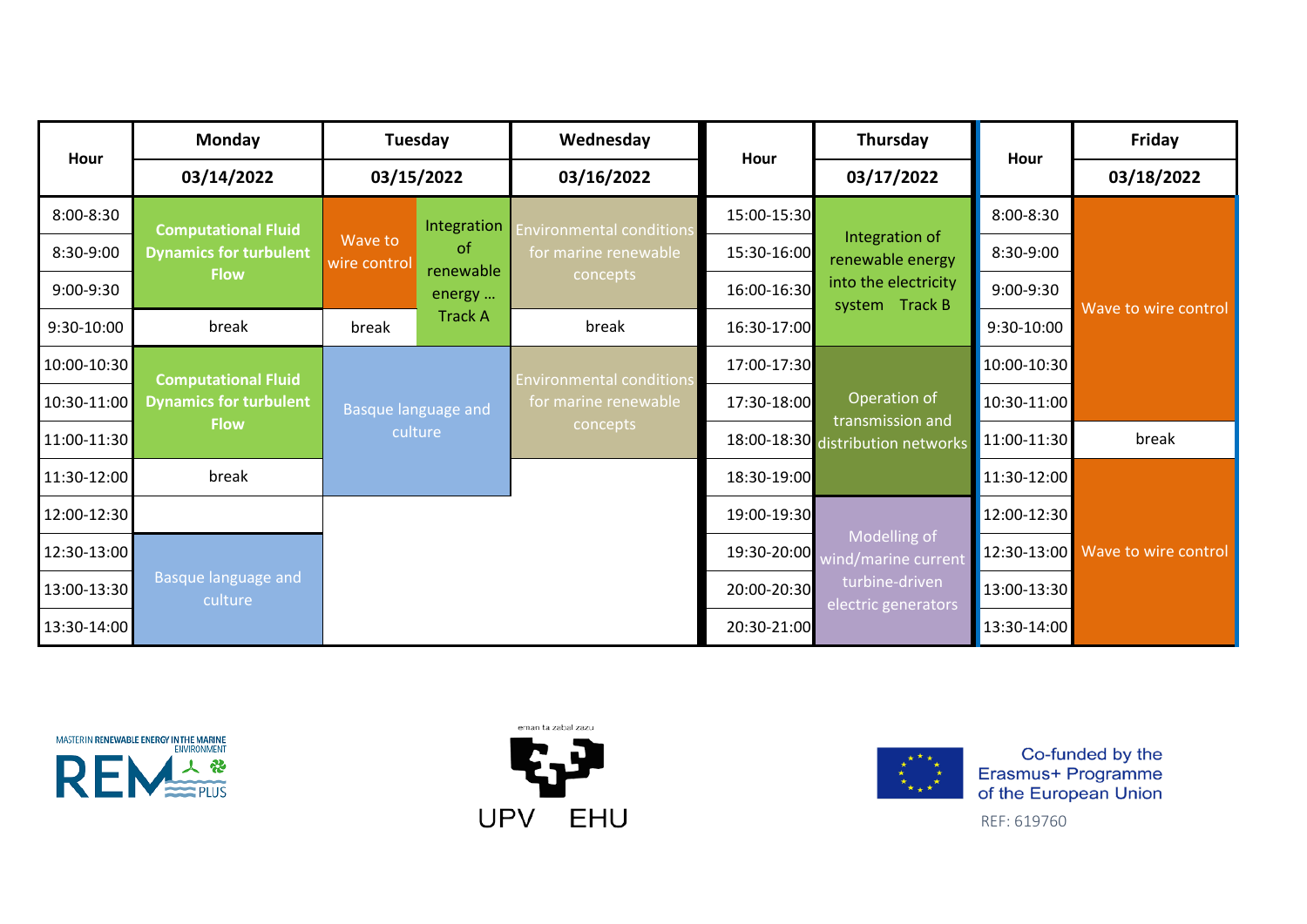| Hour        | <b>Monday</b>                           |                         | Tuesday<br>03/22/2022<br>Integration<br><sub>of</sub><br>renewable<br>energy<br><b>Track A</b><br><b>Computational Fluid</b> | Wednesday                                                   | Hour        | Thursday                                                           | Hour        | Friday                                  |  |
|-------------|-----------------------------------------|-------------------------|------------------------------------------------------------------------------------------------------------------------------|-------------------------------------------------------------|-------------|--------------------------------------------------------------------|-------------|-----------------------------------------|--|
|             | 03/21/2022                              |                         |                                                                                                                              | 03/23/2022                                                  |             | 03/24/2022                                                         |             | 03/25/2022                              |  |
| 8:00-8:30   |                                         |                         |                                                                                                                              |                                                             | 15:00-15:30 |                                                                    | 8:00-8:30   |                                         |  |
| 8:30-9:00   |                                         | Wave to<br>wire control |                                                                                                                              |                                                             | 15:30-16:00 | Integration of renewable<br>energy into the electricity            | 8:30-9:00   | <b>Ocean Wave energy</b>                |  |
| 9:00-9:30   |                                         |                         |                                                                                                                              |                                                             | 16:00-16:30 | system Track B                                                     | 9:00-9:30   | and Offshore wind<br>energy assesment   |  |
| 9:30-10:00  | Theoretical and<br>numerical aspects in |                         |                                                                                                                              | <b>Computational Fluid</b><br><b>Dynamics for turbulent</b> | 16:30-17:00 |                                                                    | 9:30-10:00  | (AI)                                    |  |
| 10:00-10:30 | fluid dynamics and<br>turbulent flow    |                         |                                                                                                                              | <b>Flow</b>                                                 | 17:00-17:30 | 17:30-18:00 Operation of transmission<br>and distribution networks | 10:00-10:30 |                                         |  |
| 10:30-11:00 |                                         |                         | <b>Dynamics for turbulent</b>                                                                                                |                                                             |             |                                                                    | 10:30-11:00 |                                         |  |
| 11:00-11:30 |                                         |                         | <b>Flow</b>                                                                                                                  |                                                             | 18:00-18:30 |                                                                    | 11:00-11:30 |                                         |  |
| 11:30-12:00 |                                         |                         | <b>Basque language and</b>                                                                                                   |                                                             | 18:30-19:00 |                                                                    | 11:30-12:00 | Theoretical and<br>numerical aspects in |  |
| 12:00-12:30 |                                         |                         | culture                                                                                                                      |                                                             | 19:00-19:30 |                                                                    | 12:00-12:30 | fluid dynamics and<br>turbulent flow    |  |
| 12:30-13:00 |                                         |                         |                                                                                                                              | <b>Operations and</b>                                       | 19:30-20:00 | Modelling of<br>wind/marine current                                | 12:30-13:00 |                                         |  |
| 13:00-13:30 | <b>Basque language and</b><br>culture   |                         |                                                                                                                              | maintenance of marine<br>energy arrays                      | 20:00-20:30 | turbine-driven electric<br>generators                              | 13:00-13:30 |                                         |  |
| 13:30-14:00 |                                         |                         |                                                                                                                              |                                                             | 20:30-21:00 |                                                                    | 13:30-14:00 |                                         |  |





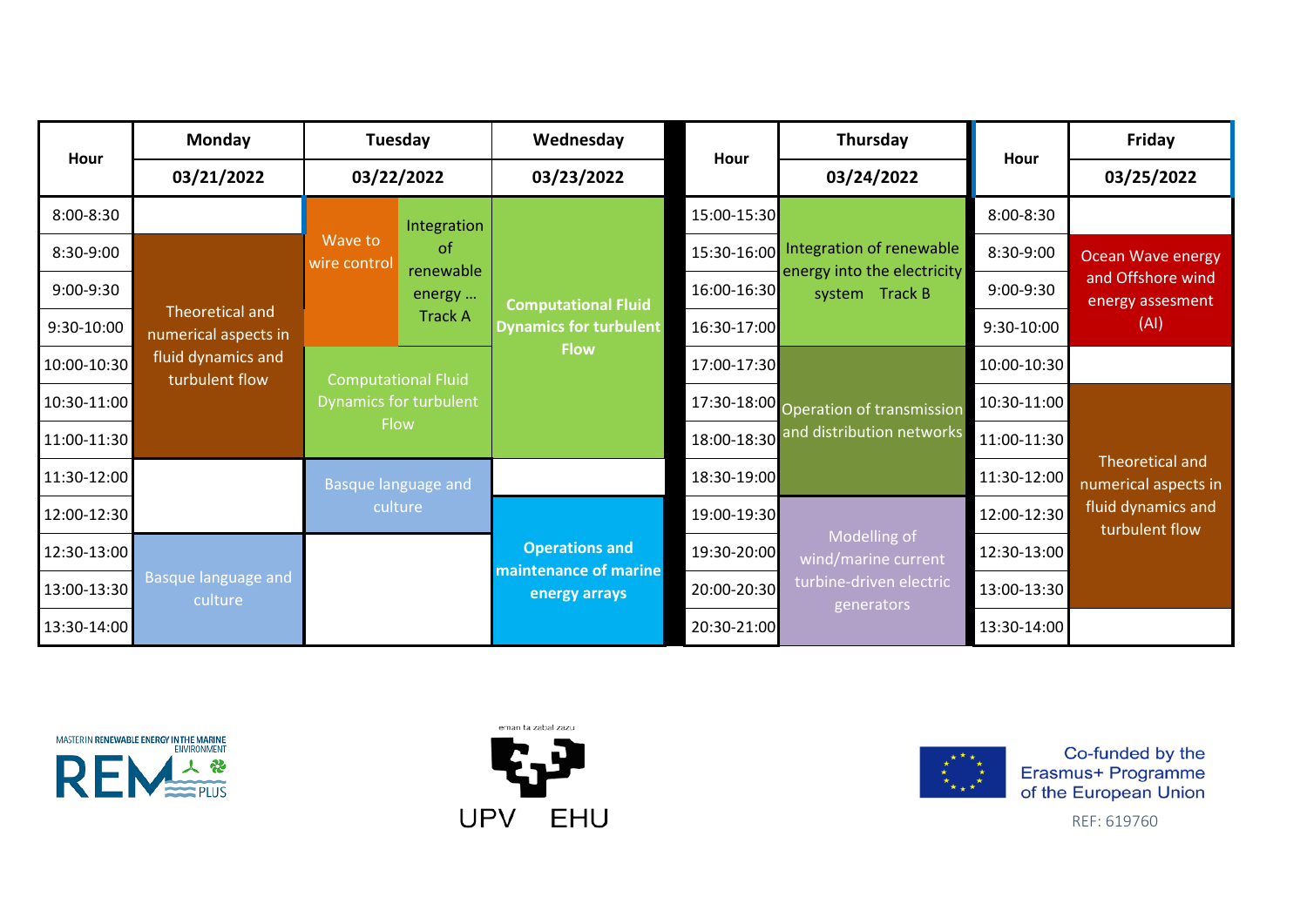| Hour        | <b>Monday</b>                                      |              | Tuesday                                                | Wednesday                                                                            | Hour        | Thursday                                                                            |  | Hour        |             | Friday                     |       |
|-------------|----------------------------------------------------|--------------|--------------------------------------------------------|--------------------------------------------------------------------------------------|-------------|-------------------------------------------------------------------------------------|--|-------------|-------------|----------------------------|-------|
|             | 03/28/2021                                         |              | 03/29/2022                                             | 03/30/2022                                                                           |             | 03/31/2022                                                                          |  |             | 04/01/2022  |                            |       |
| 8:00-8:30   |                                                    |              | Integration                                            |                                                                                      | 15:00-15:30 |                                                                                     |  | 8:00-8:30   |             | <b>Theoretica</b>          |       |
| 8:30-9:00   |                                                    | Wave to      | <sub>of</sub><br>renewable<br>energy<br><b>Track A</b> | <b>Advanced fluid</b><br>dynamics modeling for<br>marine engineering<br>applications | 15:30-16:00 | Integration of<br>renewable energy into<br>the electricity system<br><b>Track B</b> |  | 8:30-9:00   |             | I and<br>numerical         |       |
| 9:00-9:30   |                                                    | wire control |                                                        |                                                                                      | 16:00-16:30 |                                                                                     |  | $9:00-9:30$ |             | aspects in                 |       |
| 9:30-10:00  |                                                    |              |                                                        |                                                                                      | 16:30-17:00 |                                                                                     |  | 9:30-10:00  |             | fluid<br>dynamics          |       |
| 10:00-10:30 | <b>Operations and</b>                              |              | break                                                  | <b>Break</b>                                                                         | 17:00-17:30 | Operation of<br>transmission and<br>distribution networks                           |  | 10:00-10:30 | Wave to     | and<br>turbulent           |       |
|             | maintenance of<br>10:30-11:00 marine energy arrays |              |                                                        | <b>Computational Fluid</b><br><b>Dynamics for turbulent</b>                          | 17:30-18:00 |                                                                                     |  |             | 10:30-11:00 | wire<br>control            | flow  |
| 11:00-11:30 |                                                    |              |                                                        |                                                                                      | 18:00-18:30 |                                                                                     |  |             | 11:00-11:30 |                            | break |
| 11:30-12:00 | break                                              |              | <b>Advanced fluid dynamics</b>                         | Flow                                                                                 | 18:30-19:00 |                                                                                     |  | 11:30-12:00 |             |                            |       |
| 12:00-12:30 |                                                    |              | modeling for marine<br>engineering applications        |                                                                                      | 19:00-19:30 |                                                                                     |  | 12:00-12:30 |             | <b>Computational Fluid</b> |       |
| 12:30-13:00 | <b>Operations and</b>                              |              |                                                        | <b>Operations and</b>                                                                | 19:30-20:00 | Modelling of<br>wind/marine current                                                 |  | 12:30-13:00 |             | <b>Dynamics for</b>        |       |
|             | maintenance of<br>13:00-13:30 marine energy arrays |              |                                                        | maintenance of marine<br>energy arrays                                               | 20:00-20:30 | turbine-driven electric<br>generators                                               |  | 13:00-13:30 |             | turbulent Flow             |       |
| 13:30-14:00 |                                                    |              |                                                        |                                                                                      | 20:30-21:00 |                                                                                     |  | 13:30-14:00 |             |                            |       |





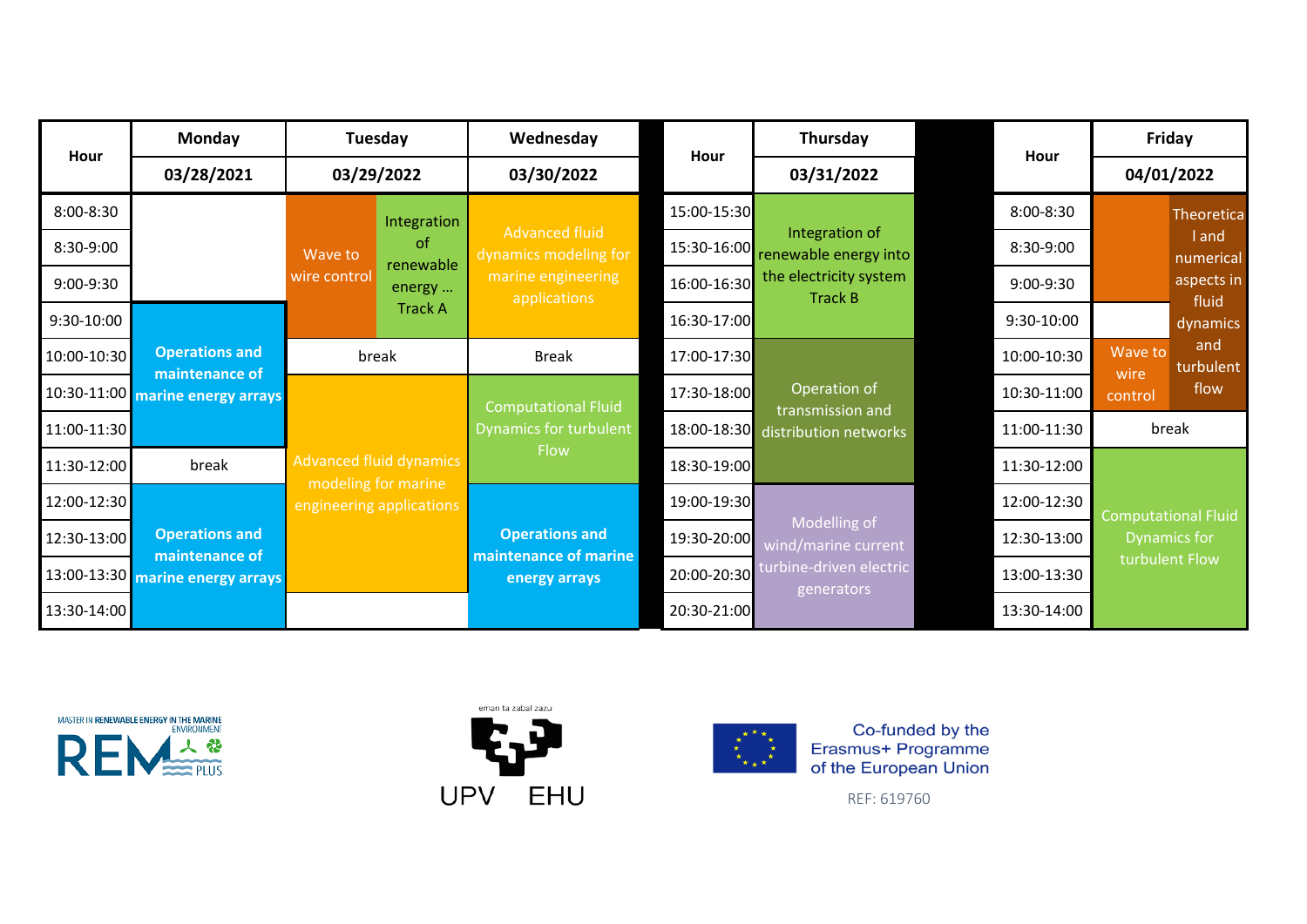| Hour        | <b>Monday</b>                         | Tuesday                                 | Wednesday                                      | Hour        | Thursday                                  | Hour        | Friday                                  |
|-------------|---------------------------------------|-----------------------------------------|------------------------------------------------|-------------|-------------------------------------------|-------------|-----------------------------------------|
|             | 04/04/2022                            | 04/05/2022                              | 04/06/2022                                     |             | 04/07/2021                                |             | 04/08/2021                              |
| 8:00-8:30   |                                       | <b>Ocean Wave energy</b>                |                                                | 15:00-15:30 |                                           | 8:00-8:30   |                                         |
| 8:30-9:00   | <b>Computational Fluid</b>            | and Offshore wind<br>energy assesment   | <b>Advanced fluid</b><br>dynamics modeling for | 15:30-16:00 | Integration of<br>renewable energy into   | 8:30-9:00   |                                         |
| 9:00-9:30   | <b>Dynamics for</b>                   | (AI)                                    | marine engineering<br>applications             | 16:00-16:30 | the electricity system<br><b>Track B</b>  | 9:00-9:30   |                                         |
| 9:30-10:00  | turbulent Flow                        |                                         |                                                | 16:30-17:00 |                                           | 9:30-10:00  |                                         |
| 10:00-10:30 |                                       | <b>Operations and</b><br>maintenance of | break                                          | 17:00-17:30 |                                           | 10:00-10:30 | Theoretical and<br>numerical aspects in |
| 10:30-11:00 |                                       | marine energy arrays                    |                                                | 17:30-18:00 | Operation of                              | 10:30-11:00 | fluid dynamics and<br>turbulent flow    |
| 11:00-11:30 |                                       |                                         |                                                | 18:00-18:30 | transmission and<br>distribution networks | 11:00-11:30 |                                         |
| 11:30-12:00 | <b>Ocean Wave energy</b>              | break                                   | <b>Ocean Wave energy</b>                       | 18:30-19:00 |                                           | 11:30-12:00 |                                         |
| 12:00-12:30 | and Offshore wind<br>energy assesment |                                         | and Offshore wind<br>energy assesment          | 19:00-19:30 |                                           | 12:00-12:30 |                                         |
| 12:30-13:00 | (AI)                                  | <b>Operations and</b>                   | (AI)                                           | 19:30-20:00 | Modelling of<br>wind/marine current       | 12:30-13:00 |                                         |
| 13:00-13:30 |                                       | maintenance of<br>marine energy arrays  |                                                | 20:00-20:30 | turbine-driven electric<br>generators     | 13:00-13:30 |                                         |
| 13:30-14:00 |                                       |                                         |                                                | 20:30-21:00 |                                           | 13:30-14:00 |                                         |





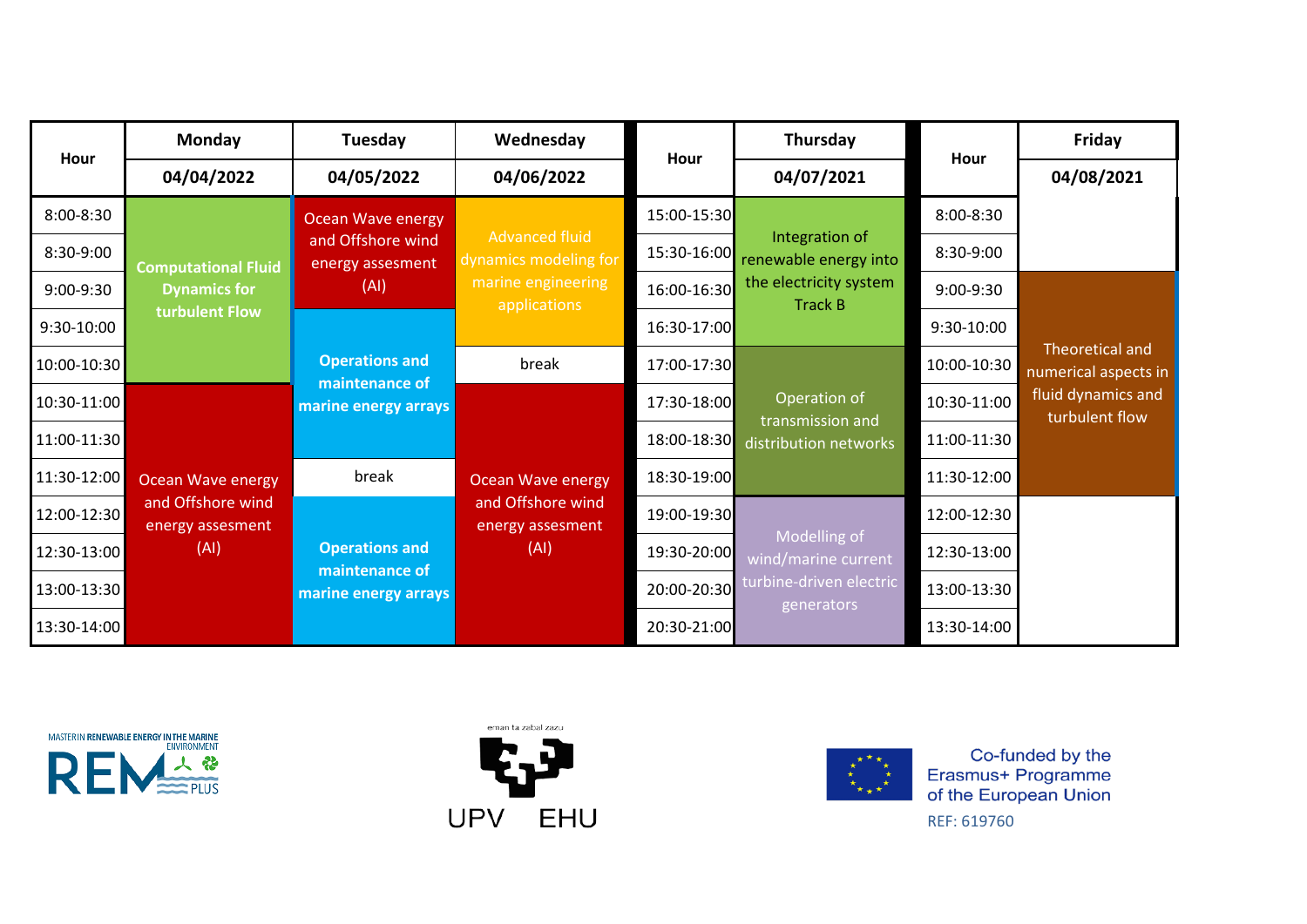|                             | ok                                                             |                                                      |                                                        |            |                                                                 |
|-----------------------------|----------------------------------------------------------------|------------------------------------------------------|--------------------------------------------------------|------------|-----------------------------------------------------------------|
| 12 de abril<br>lunes por la | Monday                                                         | Tuesday                                              | Wednesday                                              | Thursday   | Friday                                                          |
| mañana                      | 04/11/2022                                                     | 04/12/2022                                           | 04/13/2022                                             | 04/14/2022 | 04/15/2022                                                      |
| 8:00-8:30                   |                                                                |                                                      | <b>Theoretical</b><br>and                              |            |                                                                 |
| 8:30-9:00                   |                                                                | <b>Advanced fluid dynamics</b>                       | numerical                                              |            |                                                                 |
| 9:00-9:30                   |                                                                | modeling for marine<br>engineering applications      | aspects in<br>fluid                                    |            |                                                                 |
| 9:30-10:00                  |                                                                |                                                      | break                                                  |            |                                                                 |
| 10:00-10:30                 | <b>Operations and</b><br>maintenance of marine                 | break                                                |                                                        |            |                                                                 |
| 10:30-11:00                 | energy arrays                                                  |                                                      | Theoretical and numerical<br>aspects in fluid dynamics |            |                                                                 |
| 11:00-11:30                 | break                                                          |                                                      | and turbulent flow                                     |            |                                                                 |
| 11:30-12:00                 |                                                                |                                                      | break                                                  |            |                                                                 |
| 12:00-12:30                 | <b>Operations and</b><br>maintenance of marine                 | <b>Computational Fluid</b><br>Dynamics for turbulent |                                                        |            |                                                                 |
| 12:30-13:00                 | energy arrays                                                  | Flow                                                 | <b>Advanced fluid dynamics</b><br>modeling for marine  |            |                                                                 |
| 13:00-13:30                 |                                                                |                                                      | engineering applications                               |            |                                                                 |
| 13:30-14:00                 |                                                                |                                                      | (AI)                                                   |            |                                                                 |
|                             |                                                                |                                                      | eman ta zabal zazu                                     |            |                                                                 |
|                             | MASTER IN RENEWABLE ENERGY IN THE MARINE<br><b>ENVIRONMENT</b> |                                                      |                                                        |            | Co-funded by the<br>Erasmus+ Programme<br>of the European Union |
|                             |                                                                | UPV                                                  | EHU                                                    |            | REF: 619760                                                     |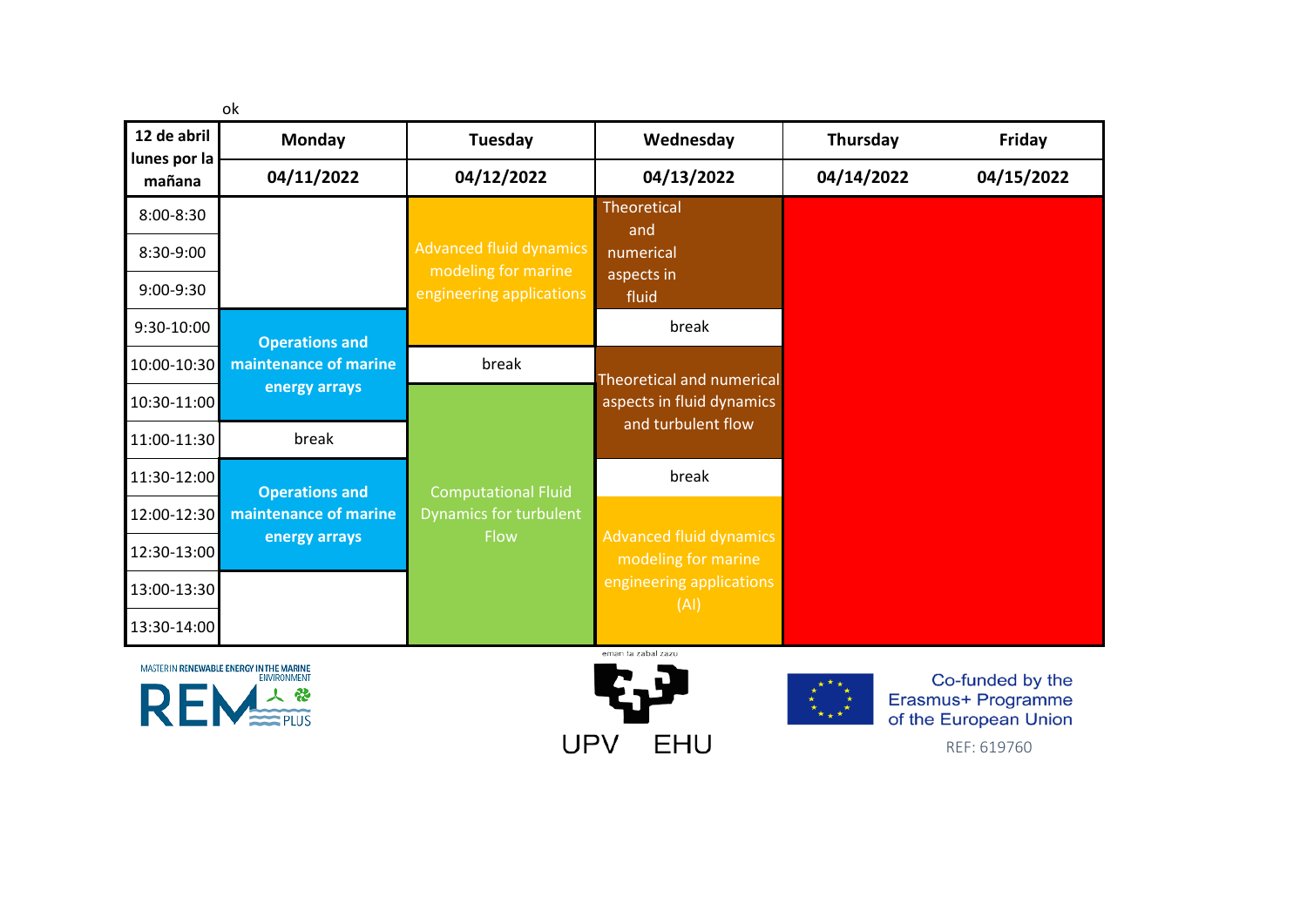|             | <b>April 2021</b><br><b>Easter:</b> |                |               |            |            |  |  |  |  |  |
|-------------|-------------------------------------|----------------|---------------|------------|------------|--|--|--|--|--|
| Hour        | <b>Monday</b>                       | <b>Tuesday</b> | Wednesday     | Thursday   | Friday     |  |  |  |  |  |
|             | 04/18/2022                          | 04/19/2022     | 04/20/2022    | 04/21/2022 | 04/22/2022 |  |  |  |  |  |
| 8:00-8:30   |                                     |                |               |            |            |  |  |  |  |  |
| 8:30-9:00   |                                     |                |               |            |            |  |  |  |  |  |
| 9:00-9:30   |                                     |                |               |            |            |  |  |  |  |  |
| 9:30-10:00  |                                     |                |               |            |            |  |  |  |  |  |
| 10:00-10:30 |                                     |                |               |            |            |  |  |  |  |  |
| 10:30-11:00 |                                     |                |               |            |            |  |  |  |  |  |
| 11:00-11:30 |                                     |                |               |            |            |  |  |  |  |  |
| 11:30-12:00 |                                     |                |               |            |            |  |  |  |  |  |
| 12:00-12:30 |                                     |                |               |            |            |  |  |  |  |  |
| 12:30-13:00 |                                     |                |               |            |            |  |  |  |  |  |
| 13:00-13:30 |                                     |                |               |            |            |  |  |  |  |  |
| 13:30-14:00 |                                     |                | <b>EASTER</b> |            |            |  |  |  |  |  |







REF: 2017-3414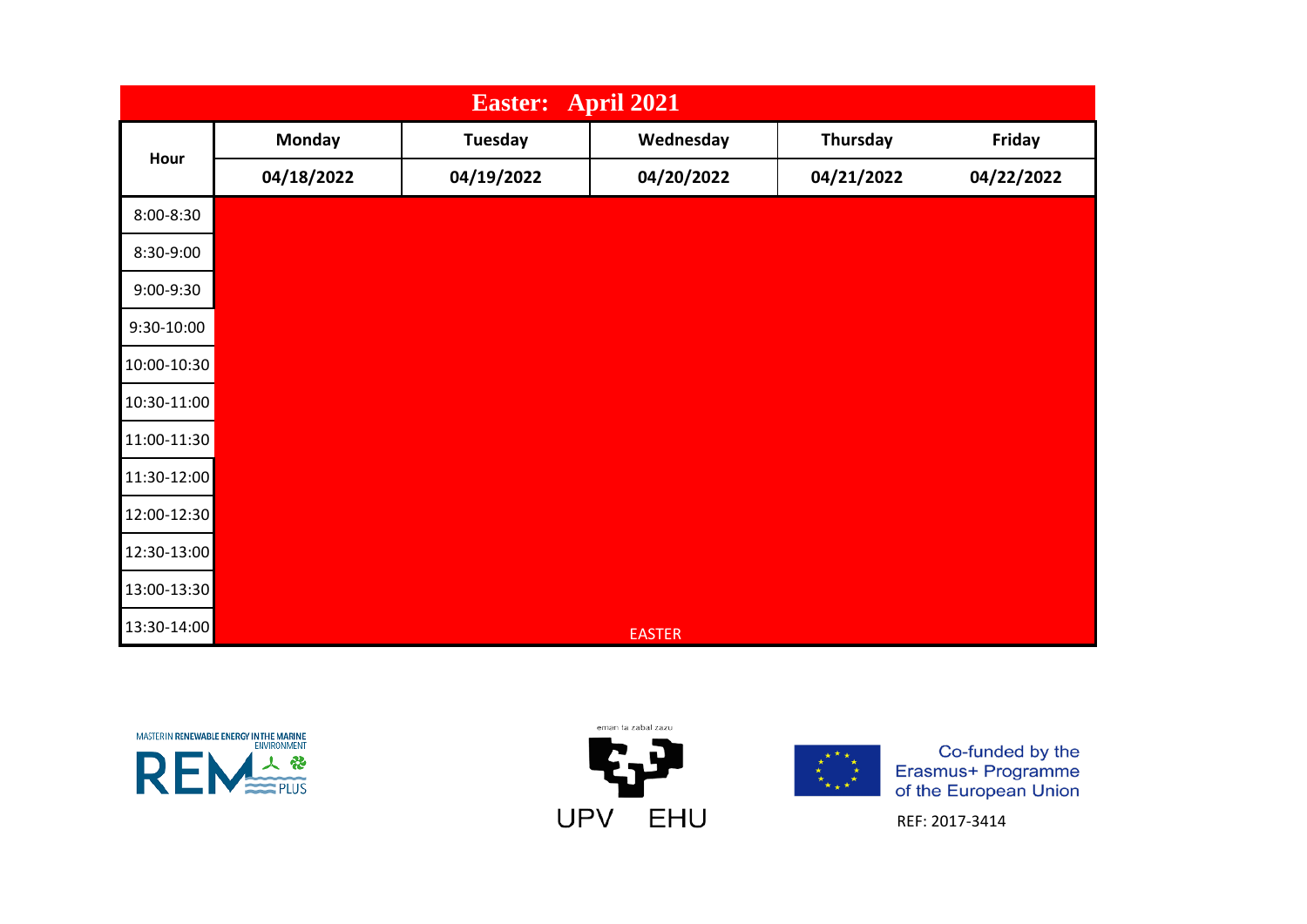| Hour        | Monday                                          |              | Tuesday                        | Wednesday             | Hour        | Thursday                                                |             |            | Friday                   |
|-------------|-------------------------------------------------|--------------|--------------------------------|-----------------------|-------------|---------------------------------------------------------|-------------|------------|--------------------------|
|             | 04/25/2022                                      | 04/26/2022   |                                | 04/27/2022            |             | 04/28/2022                                              | Hour        | 04/29/2022 |                          |
| 8:00-8:30   |                                                 |              | Integration                    |                       | 15:00-15:30 |                                                         | 8:00-8:30   |            |                          |
| 8:30-9:00   |                                                 |              | <sub>of</sub><br>renewable     |                       | 15:30-16:00 | Integration of renewable<br>energy into the electricity | 8:30-9:00   |            |                          |
| 9:00-9:30   |                                                 | Wave to      | energy                         |                       | 16:00-16:30 | system Track B                                          | 9:00-9:30   |            |                          |
| 9:30-10:00  | Wave to wire control                            | wire control | <b>Track A</b>                 | <b>Operations and</b> | 16:30-17:00 |                                                         | 9:30-10:00  |            | <b>Operations</b>        |
| 10:00-10:30 |                                                 | break        |                                | maintenance of marine | 17:00-17:30 |                                                         | 10:00-10:30 |            | and                      |
| 10:30-11:00 | break                                           |              |                                | energy arrays         |             | 17:30-18:00 Operation of transmission                   | 10:30-11:00 |            | maintenance<br>of marine |
| 11:00-11:30 |                                                 |              | break                          | break                 |             | 18:00-18:30 and distribution networks                   | 11:00-11:30 | Wave to    | energy arrays            |
| 11:30-12:00 |                                                 |              | <b>Advanced fluid dynamics</b> | <b>Operations and</b> | 18:30-19:00 |                                                         | 11:30-12:00 | wire       | break                    |
|             | 12:00-12:30 Theoretical and numerical           |              | modeling for marine            | maintenance of marine | 19:00-19:30 | Modelling of                                            | 12:00-12:30 | control    | <b>Operations</b>        |
| 12:30-13:00 | aspects in fluid dynamics<br>and turbulent flow |              | engineering applications       | energy arrays         | 19:30-20:00 | wind/marine current                                     | 12:30-13:00 |            | and                      |
| 13:00-13:30 |                                                 | (AI)         |                                |                       | 20:00-20:30 | turbine-driven electric                                 | 13:00-13:30 |            | maintenance<br>of marine |
| 13:30-14:00 |                                                 |              |                                |                       | 20:30-21:00 | generators                                              | 13:30-14:00 |            | energy arrays            |





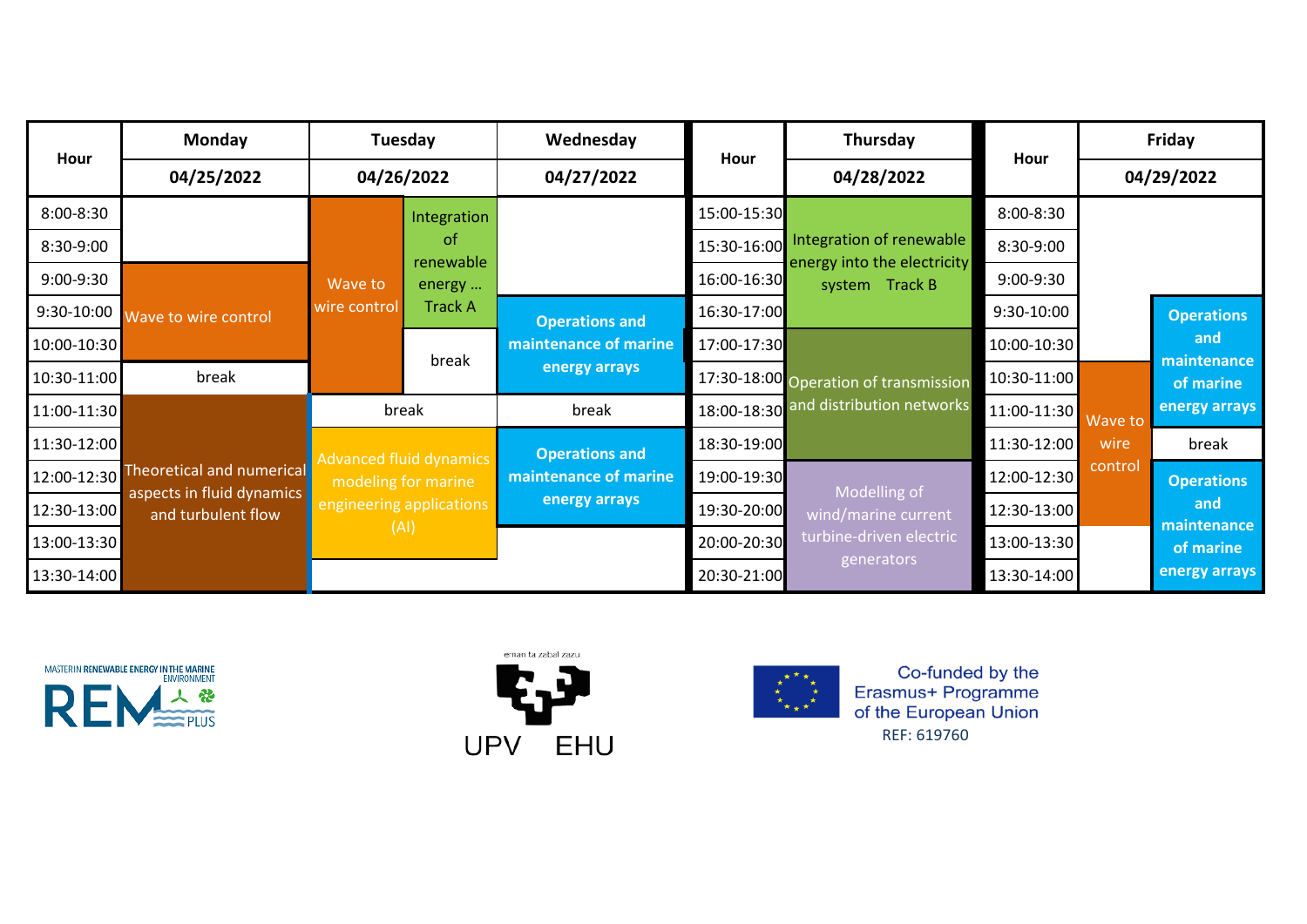| Hour        | <b>Monday</b>                                  |                                    | Tuesday            |                            | Wednesday       | Hour        | Thursday                                      | Hour        | Friday                    |
|-------------|------------------------------------------------|------------------------------------|--------------------|----------------------------|-----------------|-------------|-----------------------------------------------|-------------|---------------------------|
|             | 05/02/2022                                     | 05/03/2022                         |                    | 05/04/20212                |                 |             | 05/05/2022                                    |             | 05/06/2022                |
| 8:00-8:30   |                                                | <b>Advanced fluid</b>              |                    |                            |                 | 15:00-15:30 |                                               | 8:00-8:30   |                           |
| 8:30-9:00   |                                                | dynamics modeling for              |                    |                            |                 | 15:30-16:00 | Integration of renewable                      | 8:30-9:00   |                           |
| 9:00-9:30   |                                                | marine engineering<br>applications |                    | <b>Power</b>               |                 | 16:00-16:30 | energy into the electricity<br>system Track B | 9:00-9:30   |                           |
| 9:30-10:00  | <b>Theoretical and</b><br>numerical aspects in | (AI)                               |                    | electronics<br>in offshore |                 | 16:30-17:00 |                                               | 9:30-10:00  |                           |
| 10:00-10:30 | fluid dynamics and<br>turbulent flow           | break                              |                    | power                      |                 | 17:00-17:30 |                                               | 10:00-10:30 |                           |
| 10:30-11:00 |                                                | Advanced<br>fluid                  | <b>Power</b>       | systems                    |                 |             | 17:30-18:00 Operation of transmission         | 10:30-11:00 |                           |
| 11:00-11:30 |                                                | dynamics                           | electronic<br>s in |                            |                 |             | 18:00-18:30 and distribution networks         | 11:00-11:30 | Wave to wire control      |
| 11:30-12:00 |                                                | modeling<br>for marine             | offshore<br>power  | Integration                |                 | 18:30-19:00 |                                               | 11:30-12:00 |                           |
| 12:00-12:30 |                                                | engineering<br>applications        | systems            | of                         | Wave to         | 19:00-19:30 |                                               | 12:00-12:30 |                           |
| 12:30-13:00 |                                                |                                    |                    | renewable<br>energy        | wire<br>control | 19:30-20:00 | Modelling of<br>wind/marine current           | 12:30-13:00 | Power electronics in      |
| 13:00-13:30 |                                                |                                    |                    | <b>Track A</b>             |                 | 20:00-20:30 | turbine-driven electric<br>generators         | 13:00-13:30 | offshore power<br>systems |
| 13:30-14:00 |                                                |                                    |                    |                            |                 | 20:30-21:00 |                                               | 13:30-14:00 |                           |





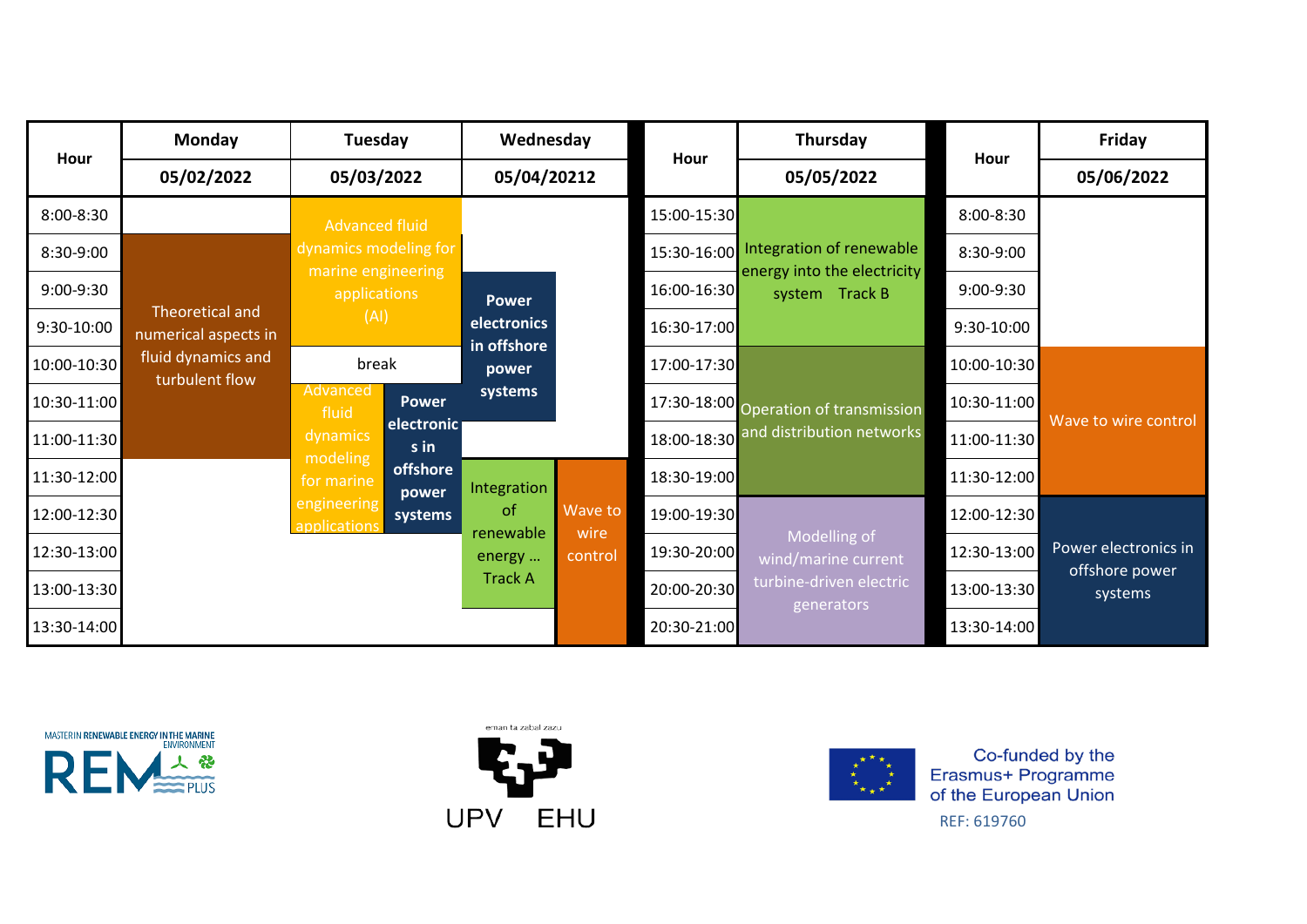| Hour        | <b>Monday</b>                               | Tuesday                                        | Wednesday                   |                    | Hour        | Thursday                                      | Hour                                                 | Friday      |  |
|-------------|---------------------------------------------|------------------------------------------------|-----------------------------|--------------------|-------------|-----------------------------------------------|------------------------------------------------------|-------------|--|
|             | 05/09/2022                                  | 05/10/2022                                     | 05/11/2022                  |                    |             | 05/12/2022                                    |                                                      | 05/13/2022  |  |
| 8:00-8:30   |                                             |                                                |                             |                    | 15:00-15:30 |                                               | 8:00-8:30                                            |             |  |
| 8:30-9:00   |                                             |                                                |                             |                    | 15:30-16:00 | Integration of renewable                      | 8:30-9:00                                            |             |  |
| 9:00-9:30   | Advanced<br><b>Power</b><br>fluid           |                                                | Advanced<br>fluid           | <b>Power</b>       | 16:00-16:30 | energy into the electricity<br>system Track B | 9:00-9:30                                            |             |  |
| 9:30-10:00  | electroni<br>dynamics<br>cs in              |                                                | dynamics                    | electronic<br>s in | 16:30-17:00 |                                               | 9:30-10:00                                           |             |  |
| 10:00-10:30 | modeling<br>offshore<br>for marine<br>power |                                                | modeling for<br>marine      | offshore<br>power  | 17:00-17:30 |                                               | 10:00-10:30                                          |             |  |
| 10:30-11:00 | engineering<br>systems<br>applications      | <b>Operations and</b><br>maintenance of marine | engineering<br>applications | systems            |             | 17:30-18:00 Operation of transmission         | 10:30-11:00                                          |             |  |
| 11:00-11:30 | <b>Break</b>                                | energy arrays                                  | <b>Break</b>                |                    |             | 18:00-18:30 and distribution networks         | 11:00-11:30                                          |             |  |
| 11:30-12:00 | <b>Advanced fluid</b>                       |                                                |                             |                    | 18:30-19:00 |                                               | 11:30-12:00                                          |             |  |
| 12:00-12:30 | mamics modeling for                         |                                                | Integration of<br>renewable | Wave to            | 19:00-19:30 |                                               | 12:00-12:30                                          |             |  |
| 12:30-13:00 | marine engineering<br>applications          |                                                | energy                      | wire<br>control    | 19:30-20:00 | Modelling of<br>wind/marine current           | 12:30-13:00                                          |             |  |
| 13:00-13:30 | (AI)                                        | <b>Track A</b>                                 |                             |                    |             |                                               | turbine-driven electric<br>20:00-20:30<br>generators | 13:00-13:30 |  |
| 13:30-14:00 |                                             |                                                |                             |                    | 20:30-21:00 |                                               | 13:30-14:00                                          |             |  |





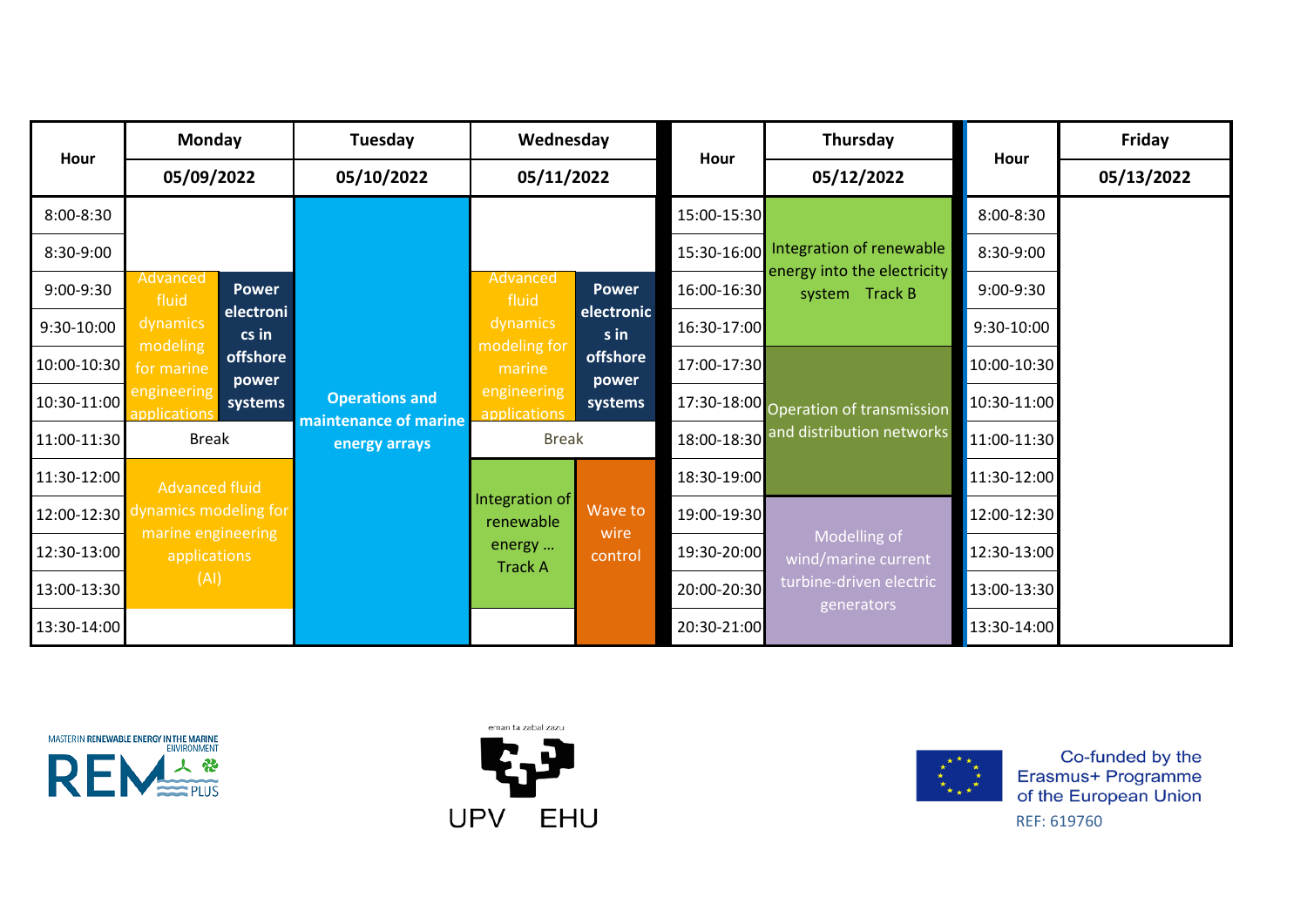| Hour        |                                   | <b>Monday</b>        | Tuesday                     |                      | Wednesday                          |                    |             | Thursday                                      | Hour        | Friday     |
|-------------|-----------------------------------|----------------------|-----------------------------|----------------------|------------------------------------|--------------------|-------------|-----------------------------------------------|-------------|------------|
|             |                                   | 05/16/2022           | 05/17/2022                  |                      | 05/18/2022                         |                    | Hour        | 05/19/2022                                    |             | 05/20/2022 |
| 8:00-8:30   |                                   |                      |                             |                      |                                    |                    | 15:00-15:30 |                                               | 8:00-8:30   |            |
| 8:30-9:00   |                                   |                      |                             |                      |                                    |                    | 15:30-16:00 | Integration of renewable                      | 8:30-9:00   |            |
| 9:00-9:30   | Advanced<br>fluid                 | Power                | Integration                 |                      | Advanced<br>fluid                  | Power              | 16:00-16:30 | energy into the electricity<br>system Track B | 9:00-9:30   |            |
| 9:30-10:00  | dynamics                          | electronics          | <sub>of</sub>               | Power<br>electronics | dynamics                           | electronic<br>s in | 16:30-17:00 |                                               | 9:30-10:00  |            |
| 10:00-10:30 | modeling<br>for marine            | in offshore<br>power | renewable<br>energy         | in offshore          | modeling<br>for marine             | offshore<br>power  | 17:00-17:30 |                                               | 10:00-10:30 |            |
| 10:30-11:00 | engineering<br><b>pplications</b> | systems              | <b>Track A</b>              | power<br>systems     | engineering<br>applications        | systems            |             | 17:30-18:00 Operation of transmission         | 10:30-11:00 |            |
| 11:00-11:30 |                                   |                      |                             |                      | <b>Break</b>                       |                    | 18:00-18:30 | and distribution networks                     | 11:00-11:30 |            |
| 11:30-12:00 | Advanced<br>fluid                 | Power                | <b>Advanced</b><br>fluid    |                      | <b>Advanced fluid</b>              |                    | 18:30-19:00 |                                               | 11:30-12:00 |            |
| 12:00-12:30 | dynamics                          | electronics          | dynamics                    |                      | dynamics modeling for              |                    | 19:00-19:30 |                                               | 12:00-12:30 |            |
| 12:30-13:00 | modeling<br>for marine            | in offshore<br>power | modeling<br>for marine      |                      | marine engineering<br>applications |                    | 19:30-20:00 | Modelling of<br>wind/marine current           | 12:30-13:00 |            |
| 13:00-13:30 | engineering<br>applications       | systems              | engineering<br>applications |                      | (AI)                               |                    | 20:00-20:30 | turbine-driven electric<br>generators         | 13:00-13:30 |            |
| 13:30-14:00 |                                   |                      |                             |                      |                                    |                    | 20:30-21:00 |                                               | 13:30-14:00 |            |





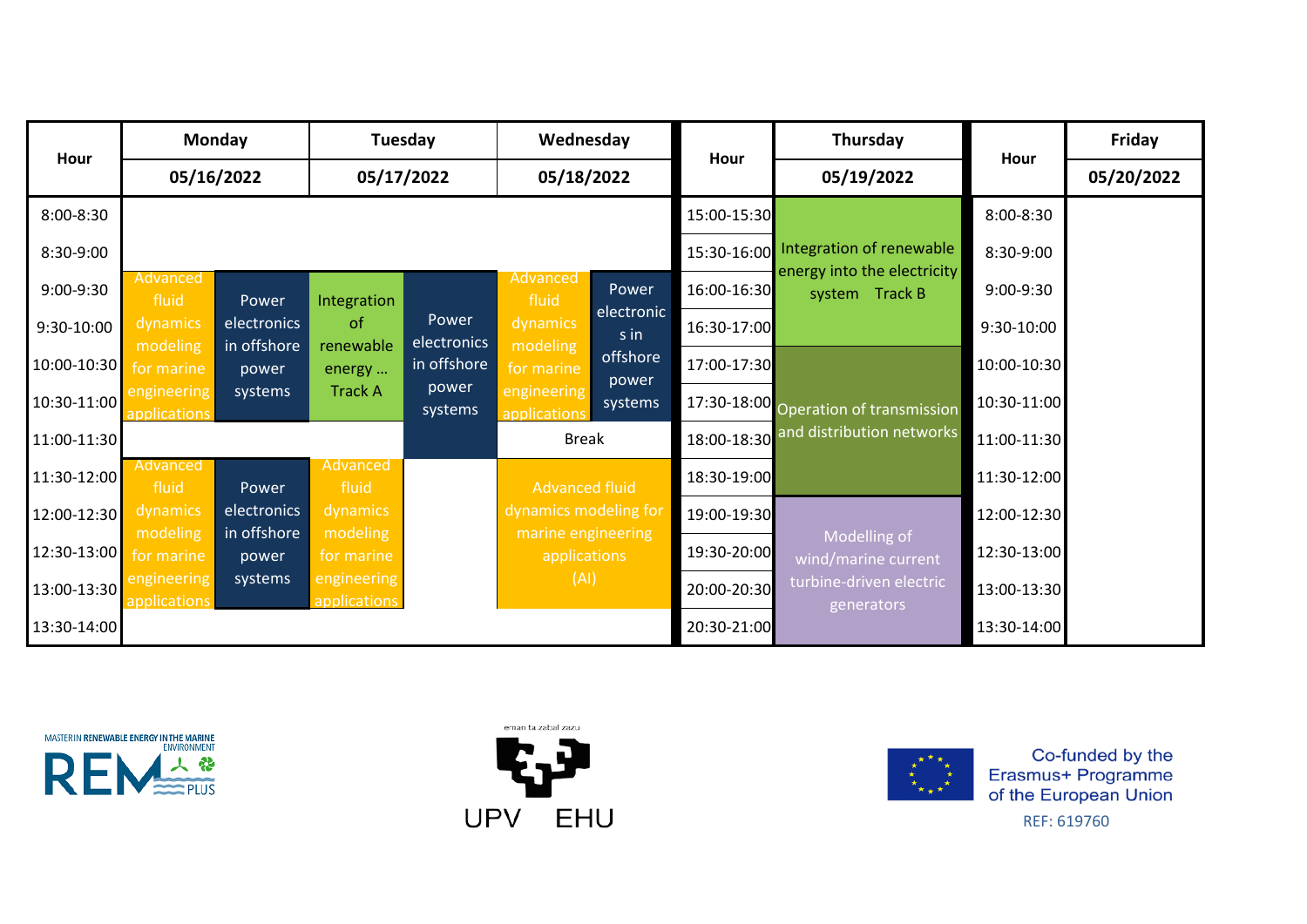| Hour        | <b>Monday</b>                                                                                |                          | Tuesday                         |                            | Wednesday                          |                                       | Hour        | Thursday                                      | Hour        | Friday     |
|-------------|----------------------------------------------------------------------------------------------|--------------------------|---------------------------------|----------------------------|------------------------------------|---------------------------------------|-------------|-----------------------------------------------|-------------|------------|
|             | 05/23/2022                                                                                   |                          | 05/24/2022                      |                            | 05/25/2022                         |                                       |             | 05/26/2022                                    |             | 05/27/2022 |
| 8:00-8:30   |                                                                                              |                          |                                 |                            |                                    |                                       | 15:00-15:30 |                                               | 8:00-8:30   |            |
| 8:30-9:00   |                                                                                              |                          |                                 |                            |                                    |                                       | 15:30-16:00 | Integration of renewable                      | 8:30-9:00   |            |
| 9:00-9:30   | <b>Advanced</b><br>fluid                                                                     | Power                    | Integration                     | Power                      | Advanced<br>fluid                  | Power                                 | 16:00-16:30 | energy into the electricity<br>system Track B | 9:00-9:30   |            |
| 9:30-10:00  | dynamics                                                                                     | electroni<br>$cs$ in     | of<br>renewable                 | electronics<br>in offshore | dynamics                           | electronics<br>in offshore            | 16:30-17:00 |                                               | 9:30-10:00  |            |
| 10:00-10:30 | modeling<br>offshore<br>for marine                                                           | energy<br>power<br>power | modeling<br>for marine<br>power | 17:00-17:30                |                                    | 10:00-10:30                           |             |                                               |             |            |
| 10:30-11:00 | engineering<br>applicatior                                                                   | systems                  | <b>Track A</b>                  | systems                    | engineering<br>applications        | systems                               |             | 17:30-18:00 Operation of transmission         | 10:30-11:00 |            |
| 11:00-11:30 | <b>Break</b>                                                                                 |                          |                                 |                            | <b>Break</b>                       |                                       |             | 18:00-18:30 and distribution networks         | 11:00-11:30 |            |
| 11:30-12:00 | Advanced<br>fluid                                                                            | Power                    |                                 |                            | <b>Advanced fluid</b>              |                                       | 18:30-19:00 |                                               | 11:30-12:00 |            |
| 12:00-12:30 | dynamics                                                                                     | electroni<br>cs in       |                                 |                            | dynamics modeling for              |                                       | 19:00-19:30 |                                               | 12:00-12:30 |            |
| 12:30-13:00 | modeling<br>offshore<br>for marine<br>power<br>engineering<br>systems<br><b>applications</b> |                          |                                 |                            | marine engineering<br>applications |                                       | 19:30-20:00 | Modelling of<br>wind/marine current           | 12:30-13:00 |            |
| 13:00-13:30 |                                                                                              |                          | (AI)                            |                            | 20:00-20:30                        | turbine-driven electric<br>generators | 13:00-13:30 |                                               |             |            |
| 13:30-14:00 |                                                                                              |                          |                                 |                            |                                    |                                       | 20:30-21:00 |                                               | 13:30-14:00 |            |





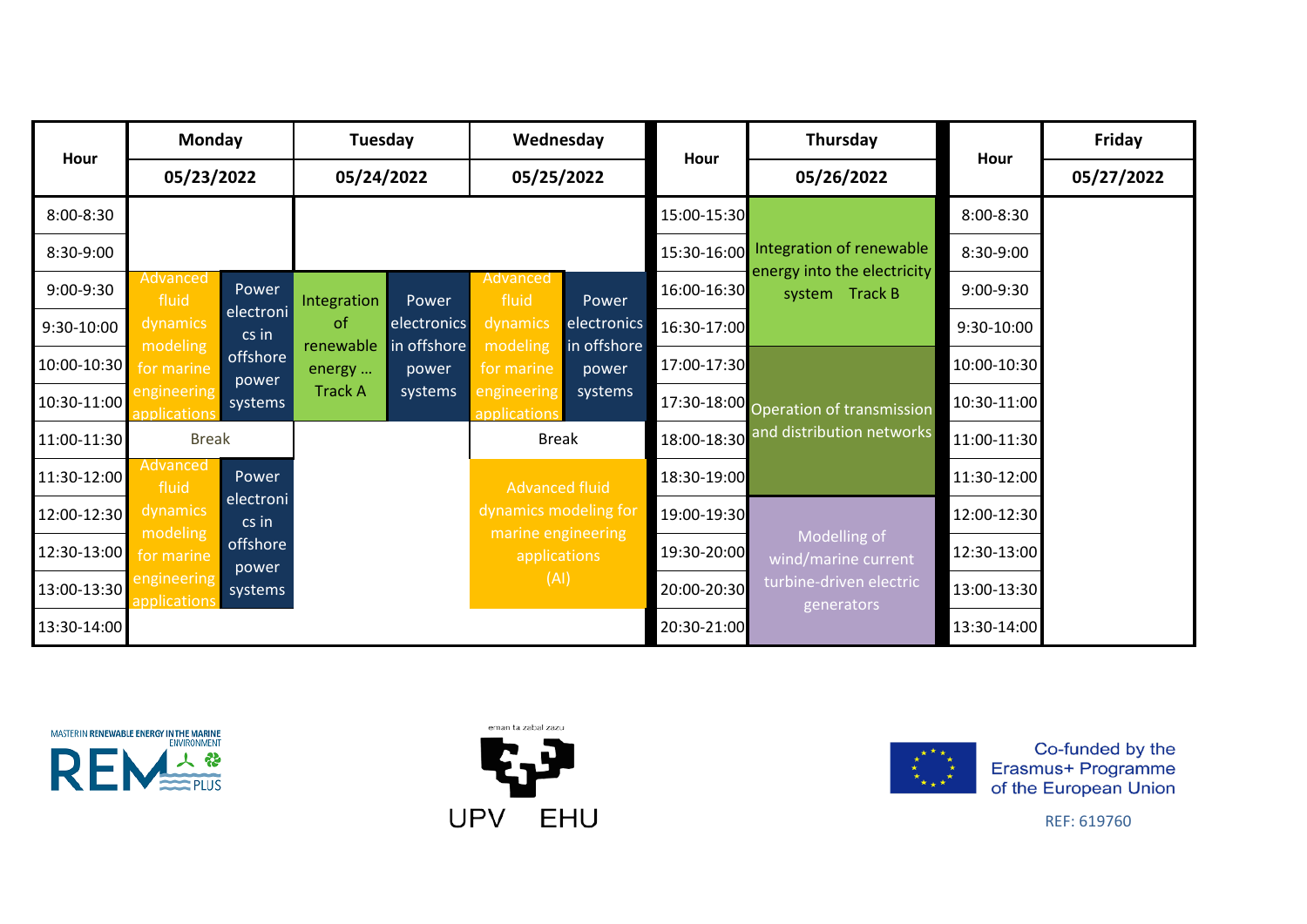| Hour        | Monday                      |                            | Tuesday    | Wednesday  | Hour        | Thursday                              |
|-------------|-----------------------------|----------------------------|------------|------------|-------------|---------------------------------------|
|             | 05/30/2022                  |                            | 05/31/2022 | 06/01/2022 |             | 06/02/2022                            |
| 8:00-8:30   |                             |                            |            |            | 15:00-15:30 |                                       |
| 8:30-9:00   |                             |                            |            |            |             | 15:30-16:00 Integration of renewable  |
| 9:00-9:30   | Advanced<br>fluid           | Power                      |            |            | 16:00-16:30 | energy into the electricity<br>system |
| 9:30-10:00  | dynamics<br>modeling        | electronics<br>in offshore |            |            | 16:30-17:00 |                                       |
| 10:00-10:30 | for marine                  | power                      |            |            | 17:00-17:30 |                                       |
| 10:30-11:00 | engineering<br>applications | systems                    |            |            |             | 17:30-18:00 Operation of transmission |
| 11:00-11:30 | Advanced<br>fluid           | Power                      |            |            | 18:00-18:30 | and distribution networks             |
| 11:30-12:00 | dynamics                    | electronics<br>in offshore |            |            | 18:30-19:00 |                                       |
| 12:00-12:30 | modeling<br>for marine      | power                      |            |            | 19:00-19:30 |                                       |
| 12:30-13:00 | engineering<br>applications | systems                    |            |            | 19:30-20:00 | Modelling of<br>wind/marine current   |
| 13:00-13:30 |                             |                            |            |            | 20:00-20:30 | turbine-driven electric<br>generators |
| 13:30-14:00 |                             |                            |            |            | 20:30-21:00 |                                       |





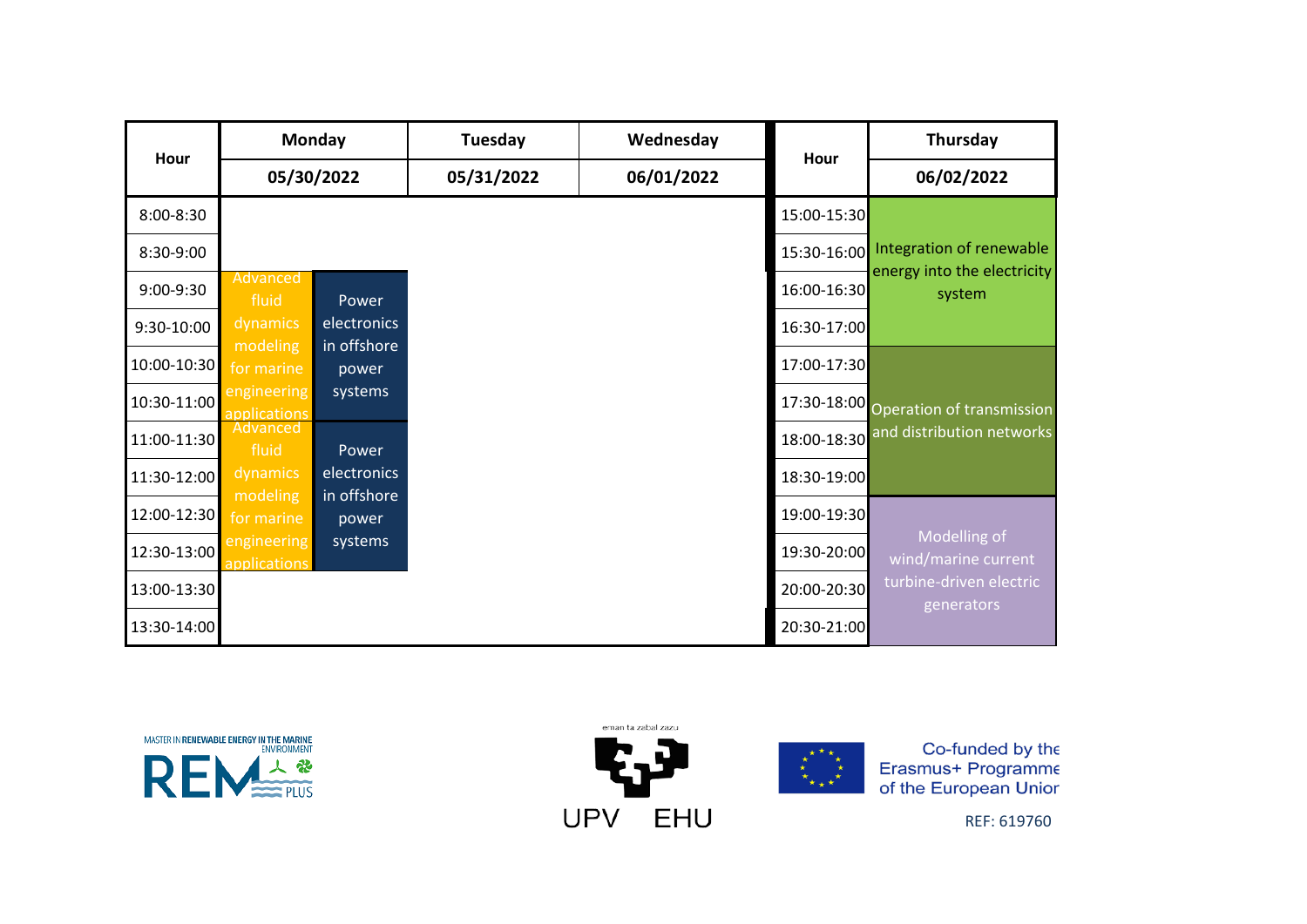|             | <b>Monday</b>                           | Tuesday                                       | Wednesday                     | Thursday                                                                                                       | Friday                                                      | Hour        |
|-------------|-----------------------------------------|-----------------------------------------------|-------------------------------|----------------------------------------------------------------------------------------------------------------|-------------------------------------------------------------|-------------|
| Hour        | 06/06/2022                              | 06/07/2022                                    | 06/08/2022                    | 06/09/2022                                                                                                     | 06/10/2022                                                  |             |
| 14:00-14:30 |                                         |                                               |                               | Tentative schedule of exams: To be confirmed during the semester. Some subject may be assessed with continuous |                                                             | 14:00-14:30 |
| 14:30-15:00 |                                         |                                               |                               | evaluation and the exam will not be necessary (It will be informed in due course)                              |                                                             | 14:30-15:00 |
| 15:00-15:30 |                                         |                                               |                               |                                                                                                                |                                                             | 15:00-15:30 |
| 15:30-16:00 |                                         |                                               |                               |                                                                                                                |                                                             | 15:30-16:00 |
| 16:00-16:30 |                                         |                                               |                               |                                                                                                                |                                                             | 16:00-16:30 |
| 16:30-17:00 |                                         |                                               |                               |                                                                                                                |                                                             | 16:30-17:00 |
| 17:00-17:30 | <b>EXAM:</b>                            | <b>EXAM:</b>                                  |                               |                                                                                                                | EXAM:                                                       | 17:00-17:30 |
| 17:30-18:00 | <b>Operations and</b><br>maintenance of | <b>Environmental</b><br>conditions for marine | EXAM:<br>Wave to wire control |                                                                                                                | <b>Computational Fluid</b><br><b>Dynamics for turbulent</b> | 17:30-18:00 |
| 18:00-18:30 | marine energy arrays                    | renewable concepts                            |                               | <b>EXAM: Advanced fluid</b>                                                                                    | Flow                                                        | 18:00-18:30 |
| 18:30-19:00 |                                         |                                               |                               | dynamics modeling for<br>marine engineering                                                                    |                                                             | 18:30-19:00 |
| 19:00-19:30 |                                         |                                               |                               | applications                                                                                                   |                                                             | 19:00-19:30 |
| 19:30-20:00 |                                         |                                               |                               |                                                                                                                |                                                             | 19:30-20:00 |
| 20:00-20:30 |                                         |                                               |                               |                                                                                                                |                                                             | 20:00-20:30 |
| 20:30-21:00 |                                         |                                               |                               |                                                                                                                |                                                             | 20:30-21:00 |
|             |                                         |                                               | <b>Exams Week I</b>           |                                                                                                                |                                                             |             |





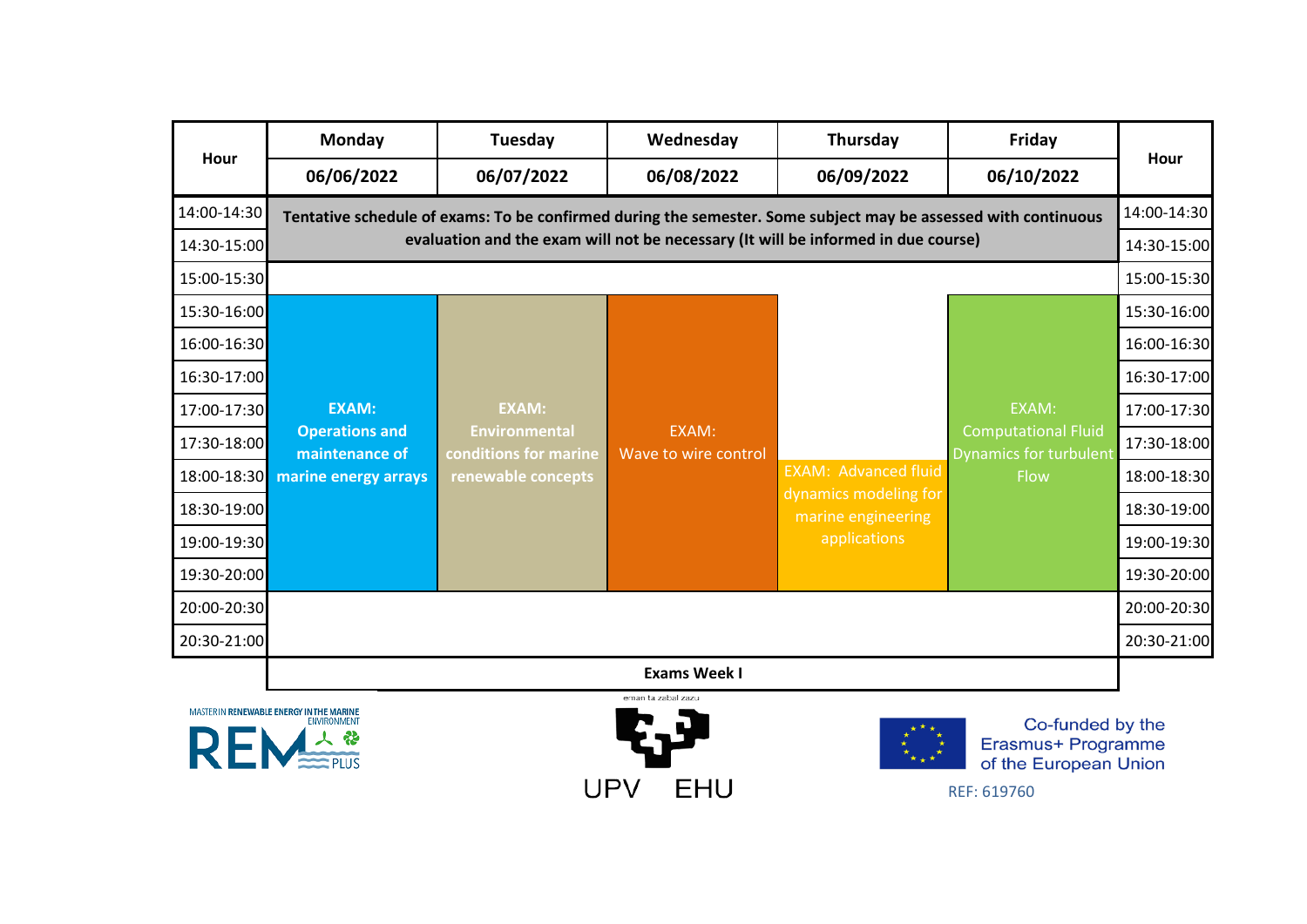|             | Monday                   | Tuesday                     | Wednesday                  | Thursday                                                                                                       | Friday               |             |
|-------------|--------------------------|-----------------------------|----------------------------|----------------------------------------------------------------------------------------------------------------|----------------------|-------------|
| Hour        | 06/13/2022               | 06/14/2022                  | 06/15/2022                 | 06/16/2022                                                                                                     | 06/17/2022           | Hour        |
| 14:00-14:30 |                          |                             |                            | Tentative schedule of exams: To be confirmed during the semester. Some subject may be assessed with continuous |                      | 14:00-14:30 |
| 14:30-15:00 |                          |                             |                            | evaluation and the exam will not be necessary (It will be informed in due course)                              |                      | 14:30-15:00 |
| 15:00-15:30 |                          |                             |                            |                                                                                                                |                      | 15:00-15:30 |
| 15:30-16:00 |                          |                             |                            |                                                                                                                |                      | 15:30-16:00 |
| 16:00-16:30 |                          |                             | <b>PRESENTATIONS:</b>      | <b>EXAM: Integration of</b>                                                                                    |                      | 16:00-16:30 |
| 16:30-17:00 | <b>EXAM:</b>             | <b>EXAM:</b>                | <b>Basque language and</b> | renewable energy                                                                                               | EXAM:                | 16:30-17:00 |
| 17:00-17:30 | <b>Ocean Wave energy</b> | <b>Power electronics in</b> | culture                    | into the electricity                                                                                           | Theoretical and      | 17:00-17:30 |
| 17:30-18:00 | and Offshore wind        | offshore power              |                            | system <sup>*</sup>                                                                                            | numerical aspects in | 17:30-18:00 |
| 18:00-18:30 | energy assesment         | systems                     |                            |                                                                                                                | fluid dynamics and   | 18:00-18:30 |
| 18:30-19:00 |                          |                             | <b>EXAM:</b>               |                                                                                                                | turbulent flow       | 18:30-19:00 |
| 19:00-19:30 |                          |                             | <b>Basque language and</b> |                                                                                                                |                      | 19:00-19:30 |
| 19:30-20:00 |                          |                             | culture                    |                                                                                                                |                      | 19:30-20:00 |
| 20:00-20:30 |                          |                             |                            |                                                                                                                |                      | 20:00-20:30 |
| 20:30-21:00 |                          |                             |                            |                                                                                                                |                      | 20:30-21:00 |
|             |                          |                             | <b>EXAMS</b> week II       |                                                                                                                |                      |             |

\* EXAM days of these topics to be determined by the School of Engineering







Co-funded by the Erasmus+ Programme<br>of the European Union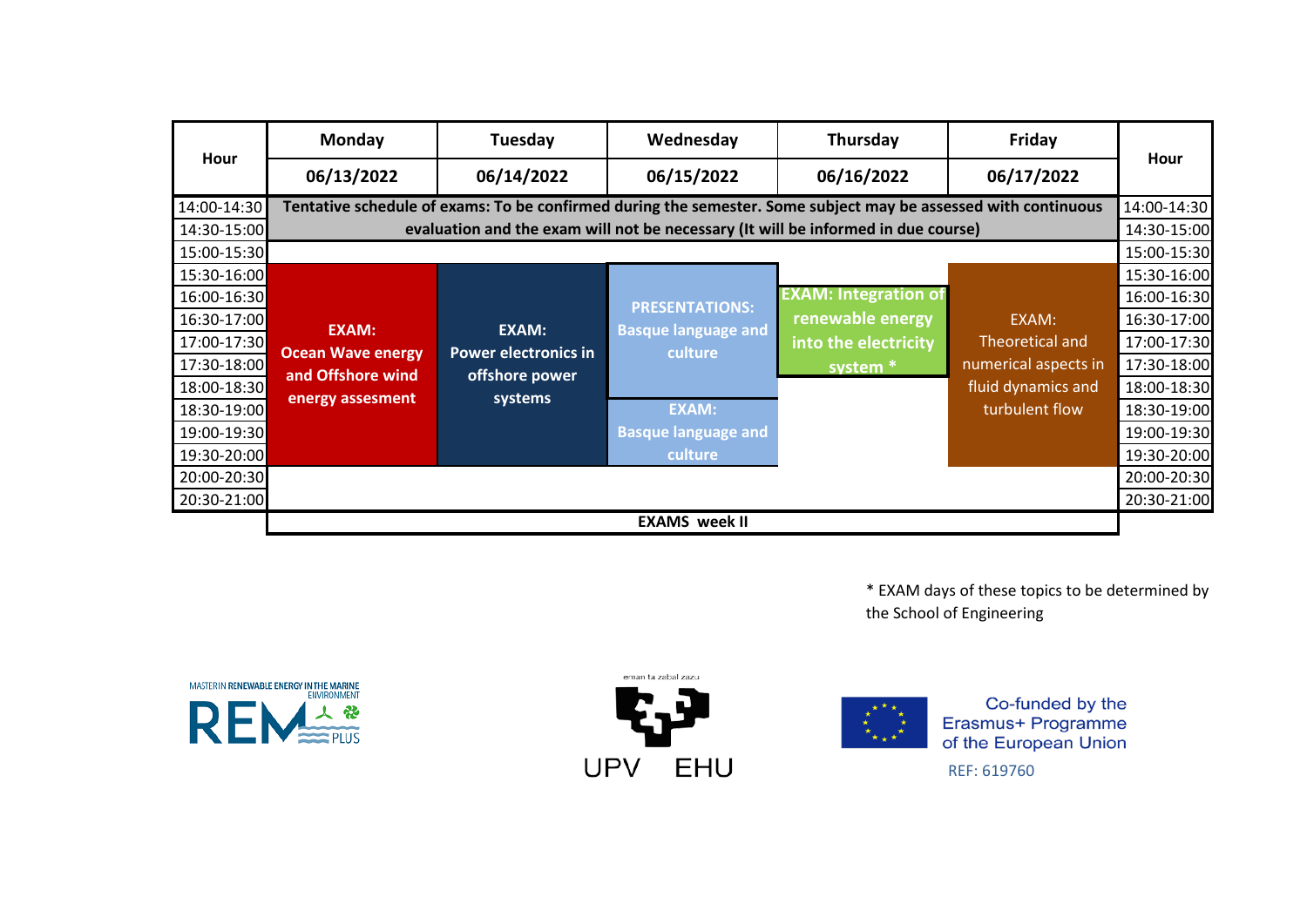| Hour          | Monday<br>06/20/2022                                           | Tuesday<br>06/21/2022                                  | <b>Wednesday 06/22/2022</b>                               | Thursday<br>06/23/2022                          | Friday<br>06/24/2022     | Hour          |
|---------------|----------------------------------------------------------------|--------------------------------------------------------|-----------------------------------------------------------|-------------------------------------------------|--------------------------|---------------|
| $8:00 - 8:30$ |                                                                |                                                        |                                                           |                                                 |                          | $8:00 - 8:30$ |
| 8:30-9:00     |                                                                |                                                        |                                                           |                                                 |                          | $8:30-9:00$   |
| 9:00-9:30     |                                                                |                                                        |                                                           |                                                 |                          | $9:00-9:30$   |
| 9:30-10:00    |                                                                | Dr. F. Tejero                                          |                                                           | Dr. F. Tejero                                   |                          | 9:30-10:00    |
| 10:00-10:30   |                                                                | "Design and optimisation                               |                                                           | "Dimensionality reduction                       |                          | 10:00-10:30   |
| 10:30-11:00   |                                                                | methods for CFD"                                       | JRL-ORE                                                   | techniques for aerodynamic<br>design"           |                          | 10:30-11:00   |
| 11:00-11:30   | <b>Technical visit</b><br><b>MUTRIKU</b>                       |                                                        | Joint Research Laboratory on<br>OFFSHORE RENEWABLE ENERGY |                                                 | <b>Technical visit</b>   | 11:00-11:30   |
| 11:30-12:00   |                                                                | <b>Break</b>                                           | <b>VIII MARINE ENERGY</b>                                 | <b>Break</b>                                    | <b>CENER</b> (wind farm) | 11:30-12:00   |
| 12:00-12:30   |                                                                |                                                        | <b>CONFERENCE</b>                                         | Dr. J. Davidson                                 |                          | 12:00-12:30   |
| 12:30-13:00   |                                                                | <b>Dr. J. Henriques</b>                                |                                                           |                                                 |                          | 12:30-13:00   |
| 13:00-13:30   |                                                                | "Navier-Stokes equations:                              | <b>VENUE</b>                                              | "The role of NWTs in MRE<br>device development" |                          | 13:00-13:30   |
| 13:30-14:00   |                                                                | debunking the myth"                                    | Bizkaia Aretoa<br>Abandoibarra Etorb., 3                  |                                                 |                          | 13:30-14:00   |
| 14:00-14:30   |                                                                |                                                        | Bilbao, Bizkaia 48009 Spain                               |                                                 |                          | 14:00-14:30   |
| 14:30-15:00   |                                                                |                                                        |                                                           |                                                 |                          | 14:30-15:00   |
| 15:00-15:30   |                                                                |                                                        | <b>B2B for REM+ students</b>                              |                                                 |                          | 15:00-15:30   |
| 15:30-16:00   |                                                                |                                                        |                                                           | Dr. J. Davidson                                 |                          | 15:30-16:00   |
| 16:00-16:30   | <b>Dr. Jaume Manero</b>                                        | <b>Dr. J. Henriques</b>                                |                                                           |                                                 |                          | 16:00-16:30   |
| 16:30-17:00   | "ARTIFICIAL INTELLIGENCE FOR<br><b>MARINE RENEWABLES"</b>      |                                                        |                                                           | "NWT Implementation"                            |                          | 16:30-17:00   |
| 17:00-17:30   | <b>Wolfram Rozas "SMART</b>                                    | "Simplifying complexity using<br>dimensional analysis" |                                                           | <b>Break</b>                                    |                          | 17:00-17:30   |
| 17:30-18:00   | <b>LOCAL ENERGY MARKETS"</b>                                   |                                                        |                                                           | Dr. J. Davidson                                 |                          | 17:30-18:00   |
| 18:00-18:30   | <b>Enrique Diaz-Plaza</b>                                      | <b>Break</b>                                           |                                                           |                                                 |                          | 18:00-18:30   |
| 18:30-19:00   | "APPROACHES AND TECHNOLOGY TO<br><b>ADV. ASSET MANAGEMENT"</b> | <b>Dr. J. Henriques</b>                                |                                                           | "NWT Experiments"                               |                          | 18:30-19:00   |
| 19:00-19:30   | Online seminars: https://renovables                            | "The aerodynamics of air                               |                                                           |                                                 |                          | 19:00-19:30   |
| 19:30-20:00   | eurorregion.com/seminarios/                                    | turbines for OWCs"                                     |                                                           |                                                 |                          | 19:30-20:00   |

**Activities week: Seminars, visits & other activities VENUE: School of Engineering Bldg. II (P1I15)**







Co-funded by the Erasmus+ Programme of the European Union REF: 619760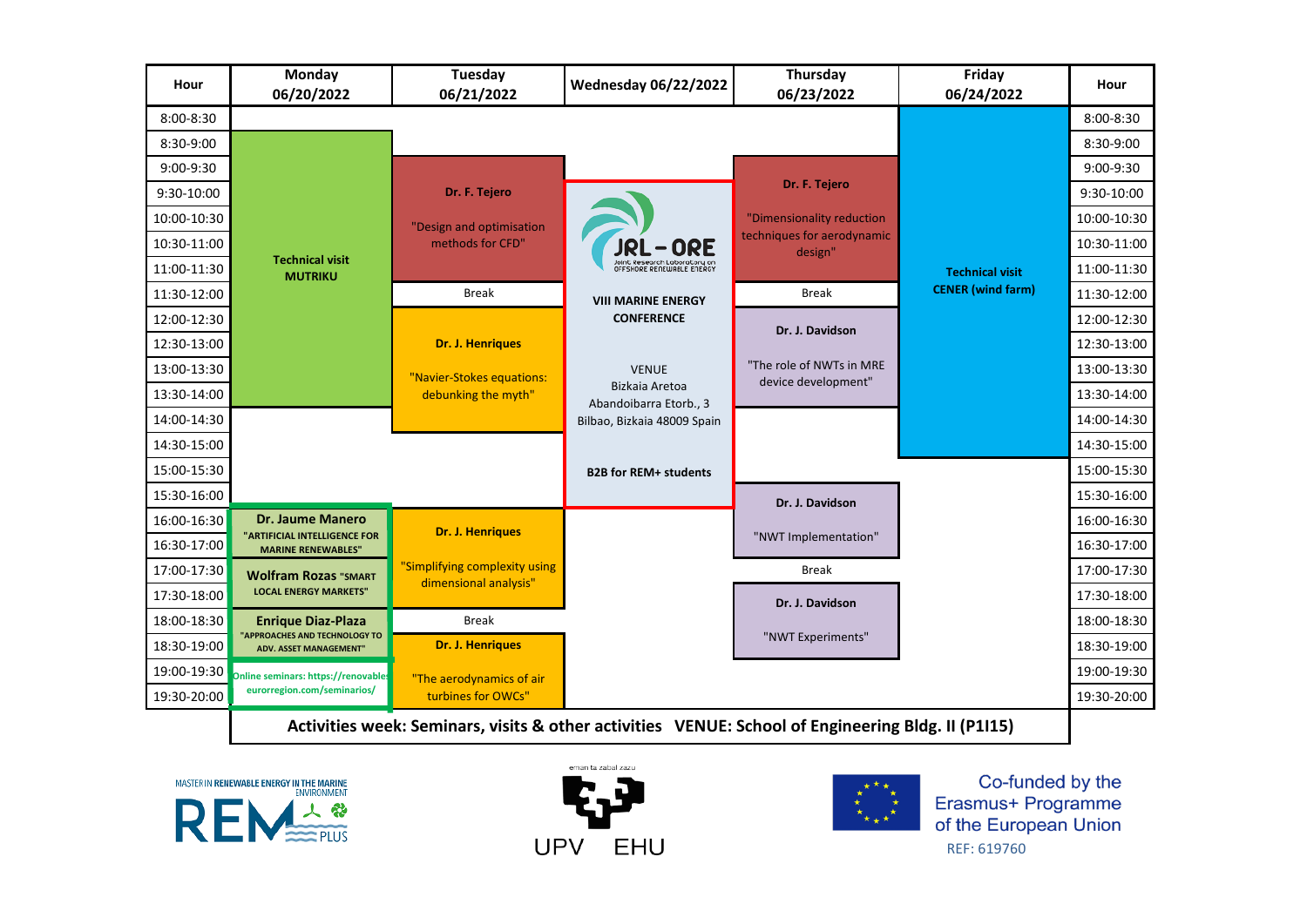|               | Monday                                                    | Tuesday                        | Wednesday                                           | Thursday                                    | Friday                        |             |
|---------------|-----------------------------------------------------------|--------------------------------|-----------------------------------------------------|---------------------------------------------|-------------------------------|-------------|
| Hour          | 06/27/2022                                                | 06/28/2022                     | 06/29/2022                                          | 06/30/2022                                  | 07/01/2022                    | Hour        |
| $8:00 - 8:30$ |                                                           |                                |                                                     |                                             |                               | 8:00-8:30   |
| 8:30-9:00     |                                                           | <b>HYWECS PROGRAMME</b>        |                                                     |                                             |                               | 8:30-9:00   |
| 9:00-9:30     |                                                           | <b>Invited talk 2 - Short</b>  | DTOceanPlus demonstration DTOceanPlus demonstration |                                             |                               | 9:00-9:30   |
| 9:30-10:00    | <b>Invited talk 1 - Short Course</b>                      | <b>Course on Mooring Lines</b> | <b>Emma Araingnous, Nicolas</b>                     | <b>Emma Araingnous, Nicolas</b>             |                               | 9:30-10:00  |
| 10:00-10:30   | on Design of Wave Energy<br><b>Devices-Markel Peñalba</b> | modelling - Johannes           | Michelet, Francesco Ferri, Neil                     | Michelet, Francesco Ferri, Neil             |                               | 10:00-10:30 |
| 10:30-11:00   |                                                           | Palm                           | Luxcey                                              | Luxcey                                      |                               | 10:30-11:00 |
| 11:00-11:30   | <b>Coffee Break</b>                                       | <b>Coffee Break</b>            | <b>Coffee Break</b>                                 | <b>Coffee Break</b>                         |                               | 11:00-11:30 |
| 11:30-12:00   | <b>Wave Energy Developers</b>                             | Invited talk 3 - Short         | DTOceanPlus demonstration DTOceanPlus demonstratio  |                                             |                               | 11:30-12:00 |
| 12:00-12:30   | perspective - Giuseppe                                    | <b>Course on Data-based</b>    | <b>Emma Araingnous, Nicolas</b>                     | <b>Emma Araingnous, Nicolas</b>             |                               | 12:00-12:30 |
| 12:30-13:00   | Giorgi, Iñaki Zabala and Rafa                             | modelling and control of       | Michelet, Francesco Ferri, Neil                     | Michelet, Francesco Ferri, Neil             |                               | 12:30-13:00 |
| 13:00-13:30   | <b>Urrutia</b>                                            | <b>WECS-John Ringwood</b>      | Luxcey                                              | Luxcey                                      |                               | 13:00-13:30 |
| 13:30-14:00   |                                                           |                                |                                                     |                                             |                               | 13:30-14:00 |
| 14:00-14:30   | Lunch                                                     | Lunch                          | Lunch                                               | Lunch                                       |                               | 14:00-14:30 |
| 14:30-15:00   |                                                           |                                |                                                     |                                             |                               | 14:30-15:00 |
| 15:00-15:30   | <b>Technical Presentations-</b>                           | <b>Brainstorming on</b>        |                                                     |                                             |                               | 15:00-15:30 |
| 15:30-16:00   | <b>Beatrice Battisti, Neil</b>                            | <b>Hydrodynamics</b>           | Ideas Lab - led by                                  | <b>Resit EXAM:</b><br><b>Advanced fluid</b> | <b>Resit EXAM:</b>            | 15:30-16:00 |
| 16:00-16:30   | Luxcey, Martin Parisot, Yerai                             | Modelling-led by               | <b>Vincenzo Nava</b>                                | dynamics modeling for                       | <b>Computational Fluid</b>    | 16:00-16:30 |
| 16:30-17:00   | Sanchez-Peña                                              | <b>Francesco Ferri</b>         |                                                     | marine engineering                          | <b>Dynamics for turbulent</b> | 16:30-17:00 |
| 17:00-17:30   |                                                           |                                |                                                     | applications                                | <b>Flow</b>                   | 17:00-17:30 |
| 17:30-18:00   | <b>Resit EXAM:</b>                                        | <b>Resit EXAM:</b>             |                                                     |                                             |                               | 17:30-18:00 |
| 18:00-18:30   | <b>Operations and</b>                                     | Environmental                  | <b>Resit EXAM:</b>                                  |                                             |                               | 18:00-18:30 |
| 18:30-19:00   | maintenance of marine                                     | conditions for marine          | Wave to wire control                                |                                             |                               | 18:30-19:00 |
| 19:00-19:30   | energy arrays                                             | renewable concepts             |                                                     |                                             |                               | 19:00-19:30 |
| 19:30-20:00   |                                                           |                                |                                                     |                                             |                               | 19:30-20:00 |
| 20:00-20:30   |                                                           |                                |                                                     |                                             |                               | 20:00-20:30 |
| 20:30-21:00   |                                                           |                                |                                                     |                                             |                               | 20:30-21:00 |
|               |                                                           |                                | HYWEC 2022 / RESIT EXAMS week I                     |                                             |                               |             |

\* EXAM days of these topics to be determined by the School of Engineering







Co-funded by the<br>Erasmus+ Programme<br>of the European Union